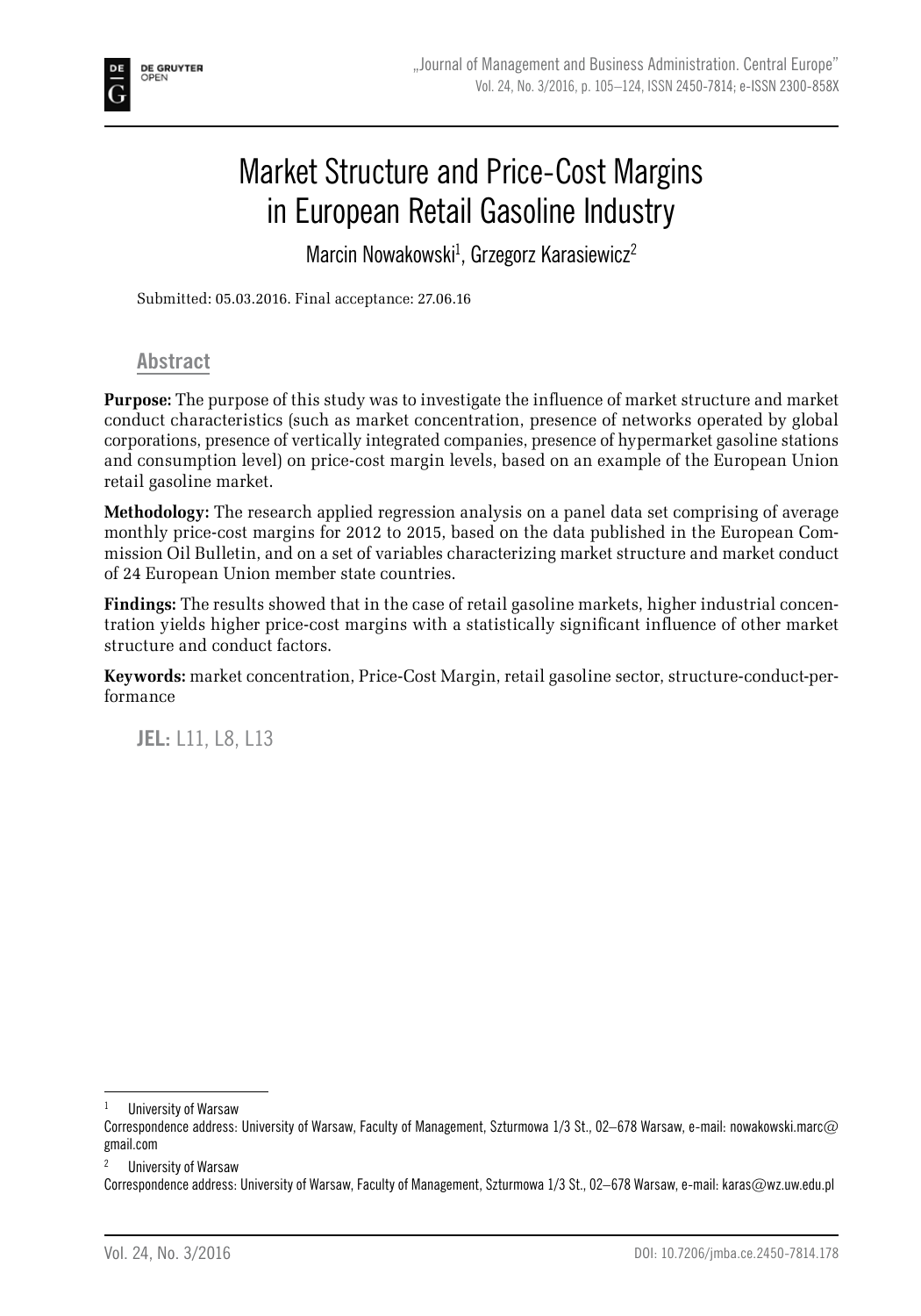# **Introduction**

The debate on the factors that influence a firm's profitability has been a key subject in the literature, pointing to the market concentration role and a firm's market share influence. At the same time, a positive correlation between concentration and profits seems to be aligned with the model of perfect competition. Empirical evidence of concentration-price studies has suggested that industries with high market concentration are provided with high profitability levels.

In the industrial organization literature, the underlying theory explaining the firm performance is focused on the influence of the conduct of the firms within the boundaries of this industry. In turn, this factor depends on the structure of the market (e.g., concentration of sellers).

In the study, the authors investigated the relationship between market structure and market conduct characteristics (such as market concentration, presence of networks operated by global corporations, presence of vertically integrated companies, presence of hypermarket gasoline stations and consumption level) and price-cost margins (referred to as PCM) based on the example of the European Union retail gasoline market. The authors aimed to investigate whether higher industrial concentration yields a higher PCM in the case of the retail gasoline market. In this article, the starting point for discussion is past research results related to the dependency between market structure and PCM. Then the choice of market structure measures used in the research is specified and justified. Finally, the results of quantitative research are used to verify the stated hypotheses.

# **Market concentration and price-cost margins**

Industrial organization studies consider the strategic behaviour of firms and their interaction to determine the structure of markets. In an early study, Mason (1939) pointed out that the size of market players influences competitiveness in the market (expressed in supply and demand decisions related to price and production levels). Importantly, the size of the firm and the scale of its operations influences the way in which the firm responds to the market situation. Bain (1951; 1954) focused his research on the relationship between sellers' concentration and market structure and performance, showing that the average profit rate of firms in highly concentrated oligopolistic industries will be larger than in less concentrated industries. The studies by Mason and Bain contributed to development of one of the industrial organization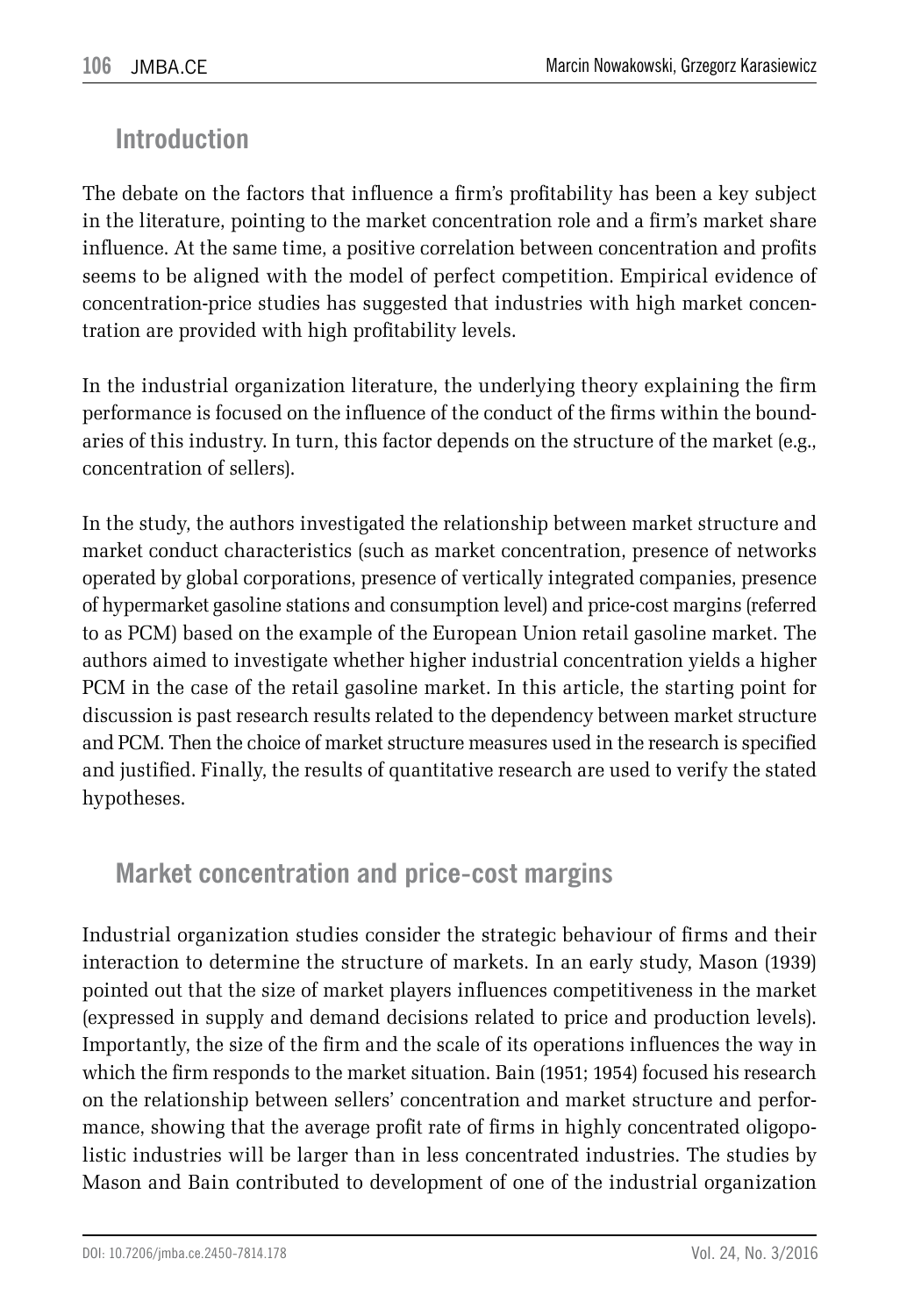pillars named the Structure-Conduct-Performance paradigm. The basic idea of this paradigm is that there is a causal relationship between market structure, market conduct and market performance (Tirole, 1988). The market structure of a market is explained by supply and demand conditions. These are characterized by supplier concentration, properties of the cost function, product characteristics and elasticity of demand. These structural data determine the market behavior of companies with respect to pricing, investment and research and development. The market behavior affects the market result, which among other things can be described by profits, productivity, rate of technological progress and allocative efficiency of a market. This causal relationship is graphically illustrated in the figure below (see Figure 1).

**Figure 1.** Structure-Conduct-Performance Approach



Source: own illustration adapted from Tirole (1988).

Examples of the variables that define the above mentioned elements of the Structure- -Conduct-Performance approach might be taken into consideration during definition, implementation and assessment of strategy, following Tirole (1988), are presented below (see Table 1).

**Table 1.** Examples of variables affecting Structure-Conduct-Performance

| <b>Market structure</b>                                                                                                                                                                                                                                                                                                                                                                                       | <b>Conduct of a company</b>                                                                                                                       | <b>Market performance</b>                                                                                                                |
|---------------------------------------------------------------------------------------------------------------------------------------------------------------------------------------------------------------------------------------------------------------------------------------------------------------------------------------------------------------------------------------------------------------|---------------------------------------------------------------------------------------------------------------------------------------------------|------------------------------------------------------------------------------------------------------------------------------------------|
| $\blacksquare$ Economic characteristics<br>of the products such<br>as product quality, level<br>of differentiation, and<br>availability of substitutes.<br>• Number of sellers in the<br>market and their<br>concentration.<br>• Production and cost<br>structures of companies<br>in the market.<br>Information about specific<br>location and market power<br>of buyers,<br>• Barriers to enter the market. | • Price, quality and quantity,<br>Investment behavior,<br>• Advertising and marketing<br>activities.<br>• Research and development<br>activities. | • Profit margins,<br>• Resource and factor<br>productivities.<br>• Product differentiation,<br>• Allocative efficiency<br>of the market. |

Source: prepared by author following Tirole (1988).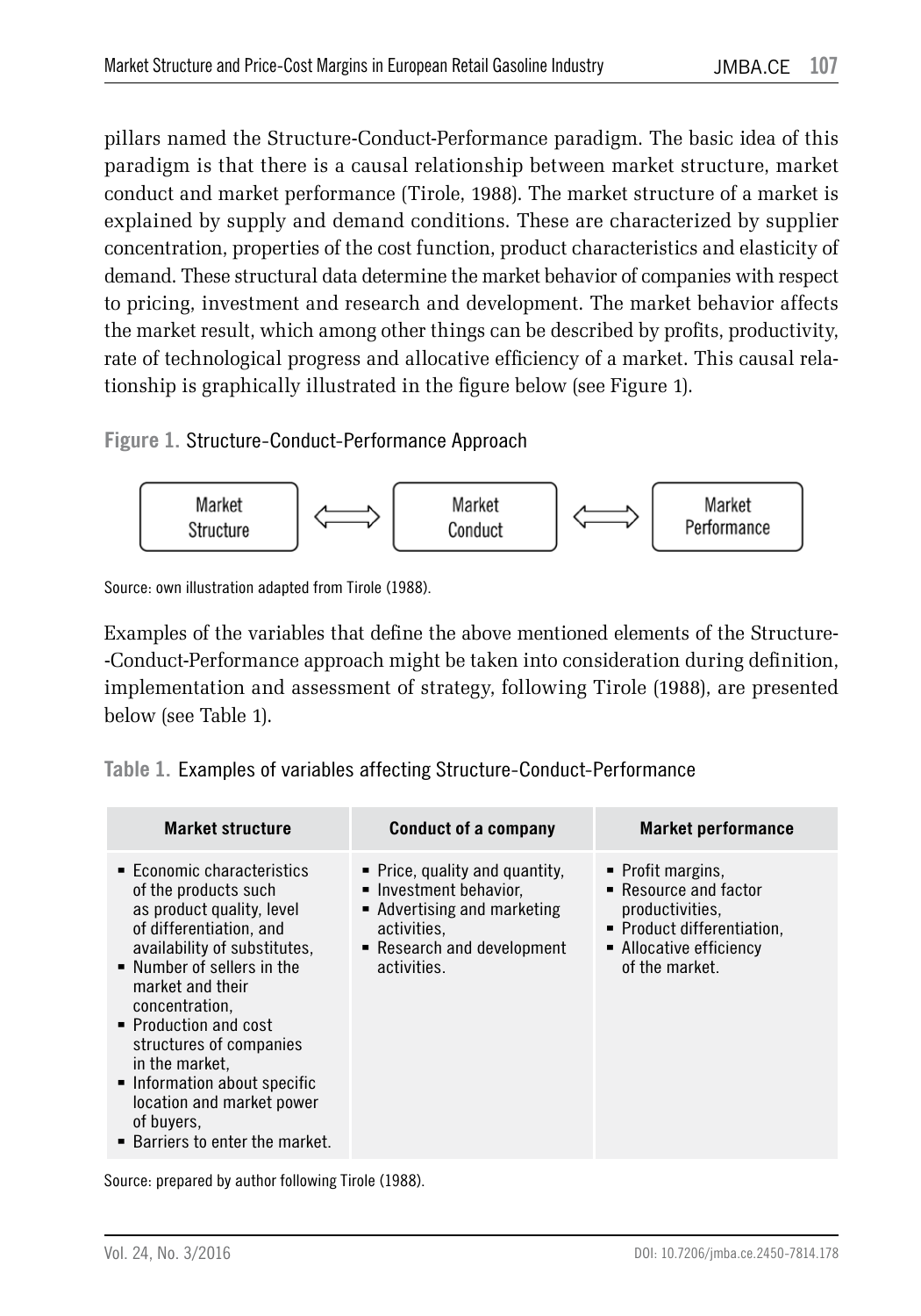Hence, a typical Structure-Conduct-Performance study consists of two steps:

- 1) Collection of data to measure market performance and market structure;
- 2) Analysis of market performance and market structure using regression analysis.

A positive relationship between market structure and firm performance measures, calculated using this approach, was supported in numerous studies (Weiss, 1974; Hannan, 1991; Evans and Kessides, 1993; Davies and Downward, 1996; Fu, 2003; Resende, 2007; Tung, Lin and Wang, 2010; Dietrich and Wanzenried, 2011).

However, the Structure-Conduct-Performance paradigm has been criticized for not sufficiently explaining the relationship between market structure and market behavior along with market behavior and market performance. Generally, the model is held to be a static concept, which does not take into account that competition is a process of interaction between market structure, market conduct and market performance. These inadequacies are somehow confronted by the industrial organization approach (Sawyer, 1985).

One of the alternative approaches explaining the link between market structure and performance argued that industry structure may exist as a result of superior efficiency in production by particular players, which allows those firms to gain more market share (Peltzman, 1977; Smirlock, 1985; Evanoff and Fortier, 1988).

Industrial organization seeks to enrich this model with elements of game theory. The result is a dynamic model with reciprocal interdependencies between Structure-Conduct-Performance elements. The structures of companies, industries and markets are then no longer causes of behavioral patterns and market performance; they are rather determined by the behavior of the players in the market (Bagwell and Wolinsky, 2002).

The question of whether a company has the market power or not is easy to answer if price and marginal cost can be observed; however, data on marginal costs is available in very few cases. One way to solve this problem is to simultaneously estimate the average behavior of all companies within an industry by using a structural model (Carlton and Perloff, 2005). The main advantages of using a structural model are 1) the market power can be estimated directly and 2) it allows simulating the effects of market changes. The main disadvantage arises because the quality of the model is dependent on assumptions regarding the functional form of the demand and the technology available to each company, which are often unknown (Carlton and Perloff, 2005). Thus, most studies in this area are based on aggregate data and start from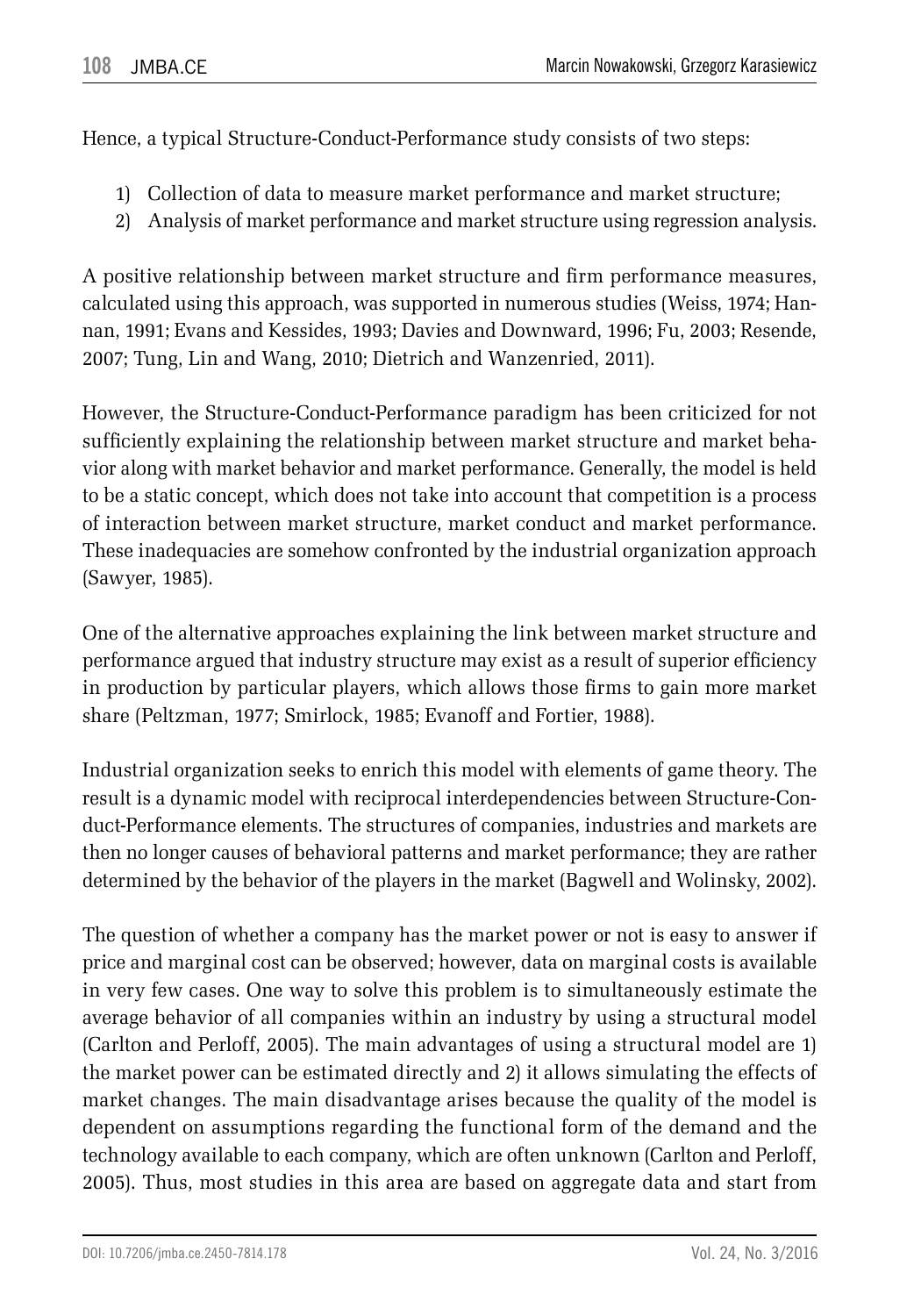a homogenous product, so that average market price and total output can be used to calculate. Another important assumption is that companies react in similar ways (Perloff, Karp and Golan, 2007).

The relation between market concentration and unit profitability has been the subject of multiple studies, some of which focused on a particular industry while others took a more holistic view on the economy. An overview of studies in this area is presented in Table 2.

| <b>Researchers</b>            | Year | <b>Industry</b> | <b>Findings</b>                                                                                                                                                                       |
|-------------------------------|------|-----------------|---------------------------------------------------------------------------------------------------------------------------------------------------------------------------------------|
| Daskin and<br>Wolken          | 1989 | <b>Banking</b>  | A certain critical level of market concentration exists<br>below which PCM increase with concentration.                                                                               |
| Ruthenberg<br>and Elias       | 1996 | <b>Banking</b>  | Changes in market structure show a positive effect<br>on margins only in the markets characterized<br>by relatively low concentration and low entry barriers.                         |
| Go, Kamerschen<br>and Delorme | 1999 | Manufacturing   | Positive correlation between seller's concentration<br>and PCM found.                                                                                                                 |
| Macdonald                     | 2000 | Retail          | Declines in margins are related to lower market<br>concentration, and much more severe for<br>the markets with several competitors versus markets<br>with limited competition.        |
| Marsh<br>and Brester          | 2004 | Retail          | Increases in margins are significantly affected<br>by increased market concentration.                                                                                                 |
| Dickson                       | 2005 | Manufacturing   | Positive correlation between seller's concentration and PCM<br>found.                                                                                                                 |
| Guevara, Maudos<br>and Perez  | 2005 | <b>Banking</b>  | Increase in market concentration leads to a decrease<br>in margins, due to the fact, that size and efficiency<br>of business operations, affect the execution<br>of the market power. |
| Yildrim<br>and Philippatos    | 2007 | <b>Banking</b>  | A maximum profitability level exists, which sellers<br>are resistant to exceed. Higher degree of competition<br>in the market is linked with reduced margins<br>and profitability.    |
| Anders                        | 2008 | Retail          | Increase in the level of retail concentration<br>and the resulting market power of retailer's accounts<br>for a significant portion of retail unit margins.                           |

**Table 2.** Chosen Studies Related To Market Concentration And PCM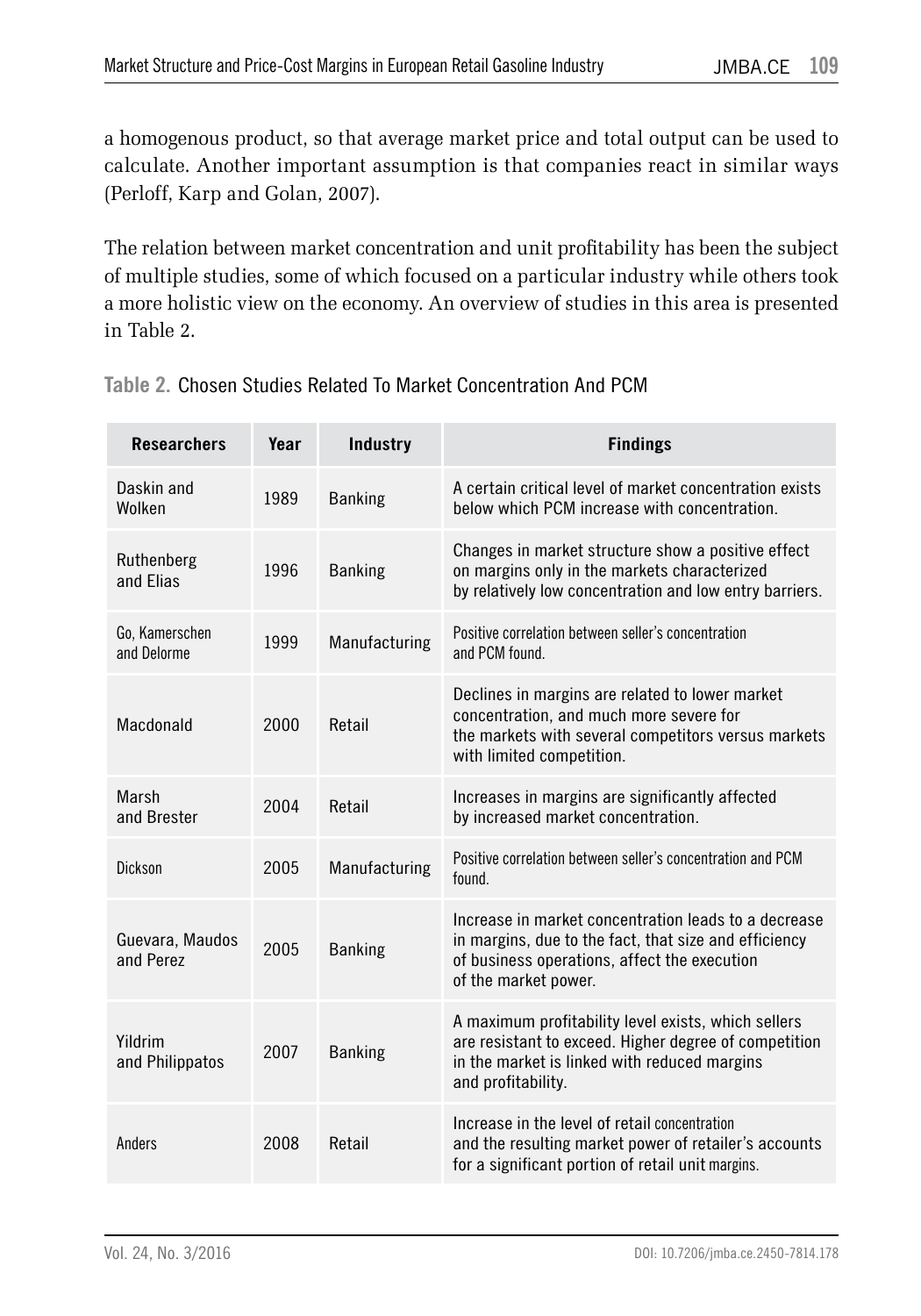| Halbersma, et. al.                            | 2011 | Healthcare    | Higher concentration of hospitals drives up hospital<br>margins, while higher concentration of insurers<br>drives them down yet with positive result on insurers<br>margins.        |
|-----------------------------------------------|------|---------------|-------------------------------------------------------------------------------------------------------------------------------------------------------------------------------------|
| Robinson                                      | 2011 | Healthcare    | Hospitals in concentrated markets focus<br>on increasing prices to private insurers while<br>hospitals in competitive markets improve profitability<br>by decreasing the cost base. |
| Shukla<br>and Thampy                          | 2011 | Energy        | Market power of firms is one of the drivers behind<br>the increase in electricity prices.                                                                                           |
| Setiawan.<br><b>Fmyalomatis</b><br>and Lasink | 2012 | Manufacturing | Positive correlation between seller's concentration<br>and PCM found.                                                                                                               |

Source: prepared by authors.

At the same time, previous studies pointed out that a positive relation between PCM and market concentration is dependent on how the margin is defined (Conyon and Machin, 1991). In addition, high market concentration does not necessarily lead to lower prices and margins. This is because in a competitive marketplace, the effectiveness of lower prices is dependent on their relative value compared to competitors. Therefore, cutting the prices (and as a result the margins) that is matched by the competitors, while the demand remains constant, generates losses for all market players. Accordingly, markets with high concentration but stable market environments may experience a sustainable cooperative behavior between the market players, therefore leading to higher margins (Green, Marshall and Marx, 2014).

### **Market concentration measures**

Market share is the key criterion used to assess the competitiveness of a market. It helps to assess the market power, yet it is not the sole criterion deciding the dominating position. However, it allows deducing some initial conclusions with regards to the market potential of entrepreneurs and their ability to run their businesses in the market. The approach to calculation of market share differs from market to market. This allows reflecting the market position and market power of the enterprises in the most appropriate way. Thus for some markets, the leading criterion would be the number of operating companies, while for others it would be volume or revenue share.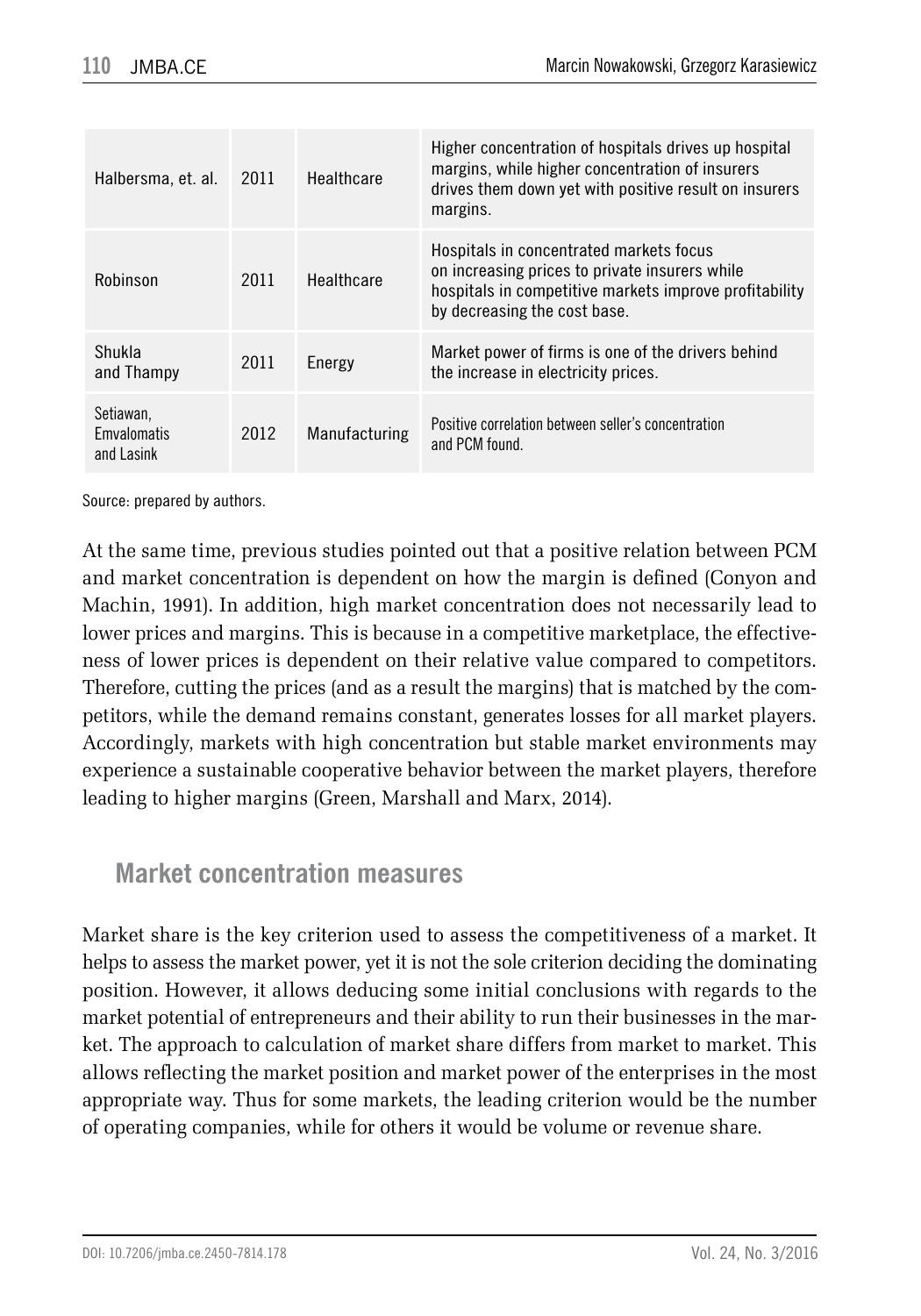Assessment of market concentration has been a problematic subject, especially from regulatory and anti-competitive points of view. A number of measurement criteria have been developed, including the Herfindahl-Hirschman index (HHI) and M-firm concentration rate. The prevailing challenge for these measures was the adequate assessment of market share inequality. In the following paragraphs, different concentration metrics are briefly summarized.

```
M–firm concentration rate (CR<sub>m</sub>)
```
The  $CR<sub>m</sub>$  index sums up the market shares of the top companies in the market and determines to what extent that group of companies controls the market. Concentration ratio is expressed by an equation, where  $s_i$  is the market share and  $m$  defines the number of firms included in the calculation of the ratio.

$$
CR_m = s_1 + s_2 + \dots + s_m
$$

While concentration ratio may be calculated for any number of firms (higher than zero), the most common choice is to calculate it for the four biggest firms in the industry. This means  $CR_4$  for a market where the biggest firms hold 15%, 12%, 10% and 9% market share respectively will be equal to 46%. Interpretation of CR ratio is fairly straightforward. The lower the ratio, the more competitive the market is. In case the  $CR_4$  equals zero, it would mean that the market is perfectly competitive as the four biggest firms would not hold even a 1% total market share. On the other hand, if the  $CR<sub>1</sub>$  was equal to 100%, then the industry would have a monopolistic structure with just one firm available.

Interestingly, the  $CR_4$  rate would be the same (i.e. equal to 40%) for a different market where in the case of market A, the strongest four firms each hold a 10% market share, while in the case of market B, the strongest four firms hold 30%, 5%, 3% and 2% market shares respectively. Thus, it is crucial to note that the concentration rate does not reflect the market share inequalities between the companies in the market and focuses rather on the total market share.

```
Herfindahl-Hirschman index (HHI)
```
HHI is a measure of the size of firms operating in the market in relation to the entire industry as well as an indicator of the intensity of competition among market players (Hirschman, 1964). HHI calculation methodology is rather simple. It takes into consideration the sum of the squares of market shares of the companies operating in a given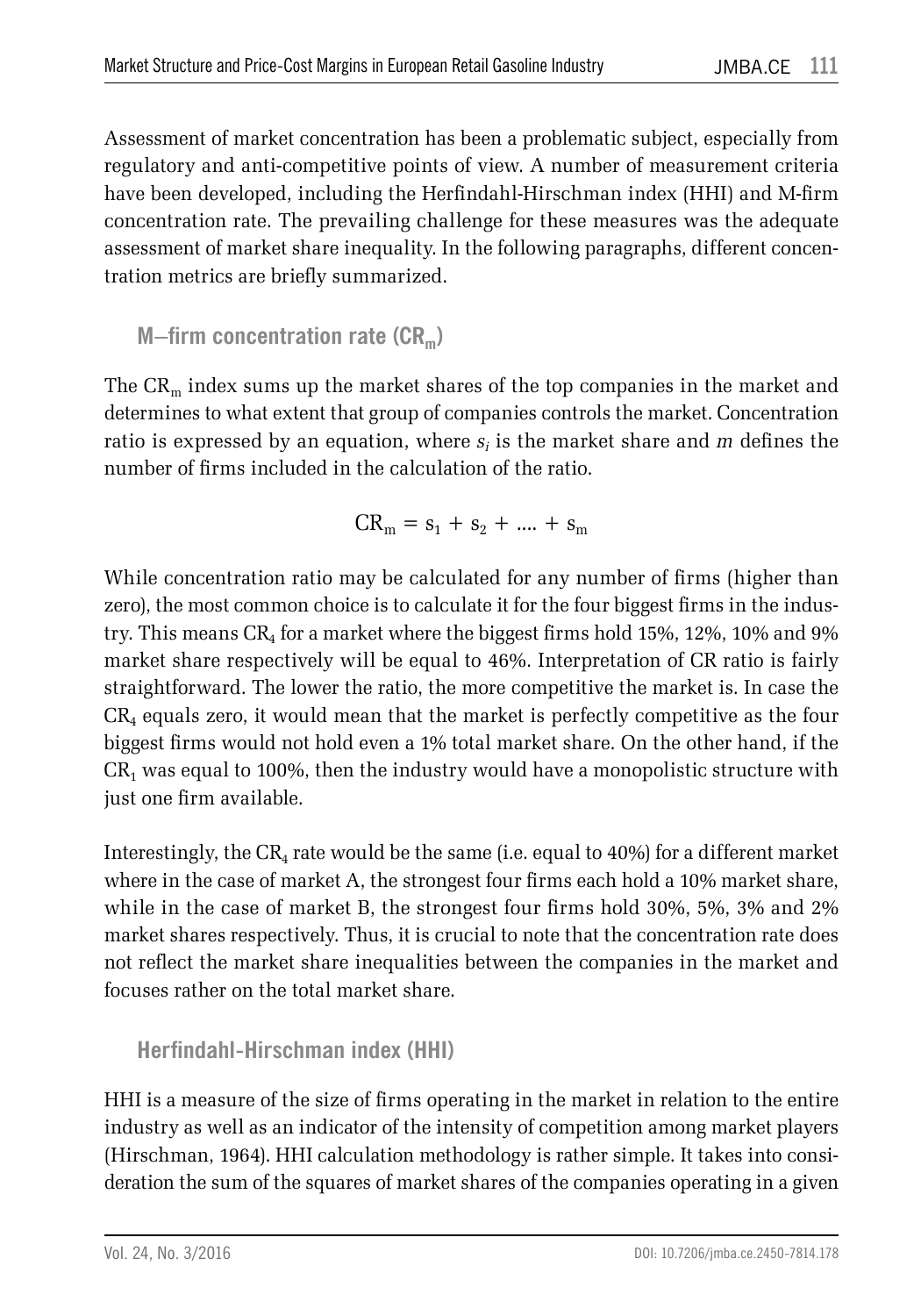industry. This is represented by the following formula, where  $s_i$  is the market share of firm *i* in the market, and *N* is the number of firms.

$$
H = \sum_{i=1}^{N} s_i^2
$$

Similarly to  $CR_m$ , a higher HHI signifies a less competitive industry, with an index >0.250 indicating that the market is highly concentrated (Matsumoto, Merlone and Szidarovszyk, 2012). Thus, the key elements to reach the HHI for the relevant market are the market shares of the participants. For example, for market A with three companies ( $N = 3$ ) and market shares (S) of 50%, 30% and 20% respectively, HHI would equal 38%, while for market B with three companies  $(N = 3)$  and market shares  $(S)$  of 35%, 35% and 30% respectively, HHI would equal 33.5%.

The influence of market share data availability has been a subject of some discussion in the literature. Authors have especially focused on reliability of the index calculated with incomplete market information (Nauenberg, Basu and Chand, 1997; Naldi and Flamini, 2014; Nauenberg, Alkhamisi and Andrijuk, 2004). Because the HHI formula focuses on the sum of squared market shares, a much lower weight is given to the companies with low market share (Calkins, 1983). Thus, after applying Zipf law, Pareto distribution and methods from combinatorics, it has been stated that the overall value of the HHI when smaller companies are accounted for does not change significantly enough to affect the overall result (Naldi and Flamini, 2014).

In the literature, it has also been pointed out that HHI adequacy relies to some extent on other explanatory variables and does not fully account for the inequality of market shares (Hannan, 1997). At the same time, it has been argued that these problems may have their roots in the industry specifics and market imperfections (Rhoades, 1995). It has also been argued that HHI is most relevant for the markets where buyers have no market power (Hendricks and McAfee, 2010). Yet a negative correlation between increase in market concentration measured by HHI and industry profits have been proved (Rhoades, 1995). The relation between HHI and price "stickiness" has also been confirmed (Leith and Malley, 2007).

HHI was adopted as the official methodology for assessing the market structure for the purpose of horizontal mergers by both the European Commission and the U.S. Federal Trade Commission. Similarly, it has been also a concentration measure most commonly used in the academic research field related to industrial concentration of various industries including gasoline refining (Rudakova, Sannikova and Shavandina, 2015),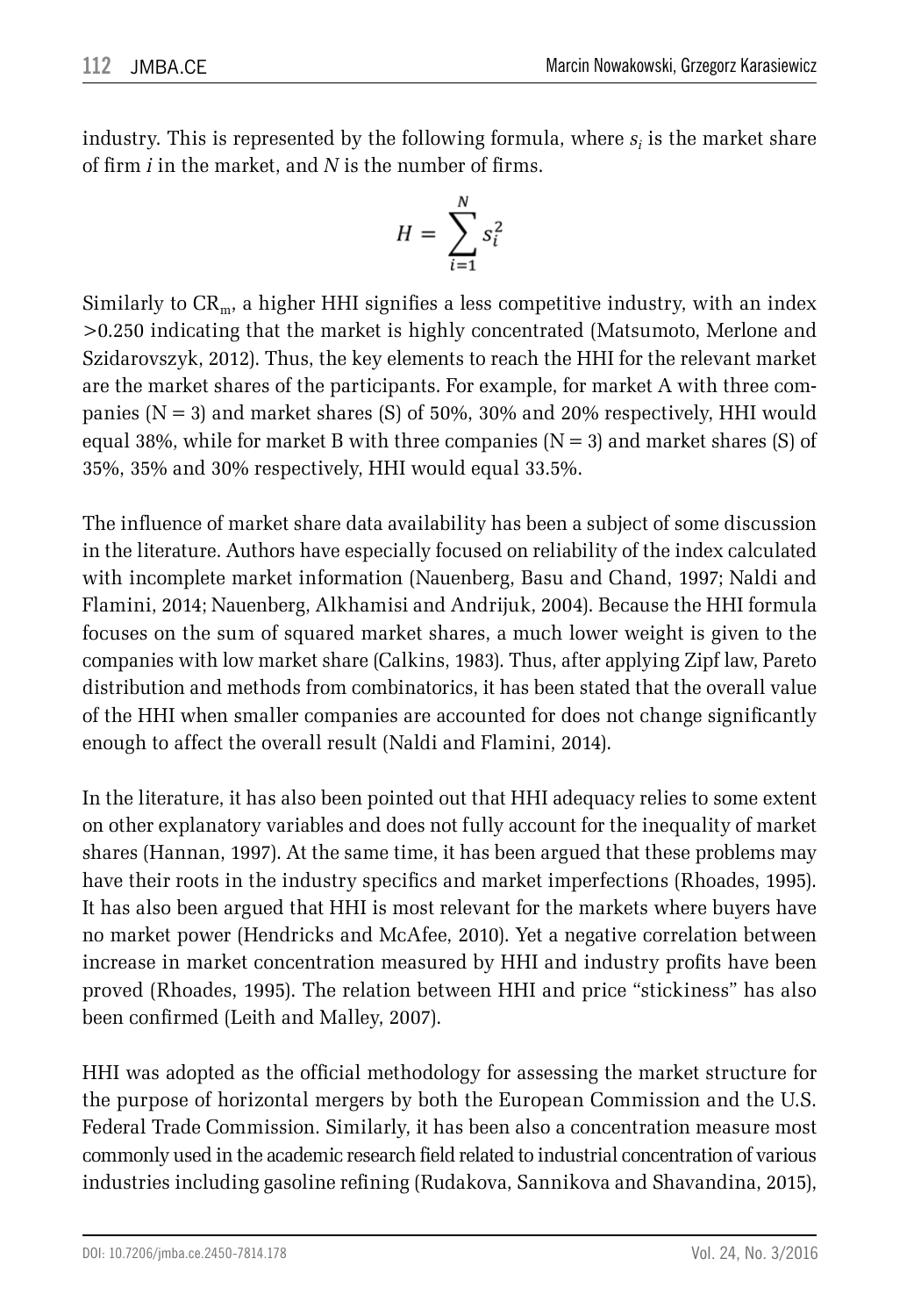airlines (Barla, 2000), banking (Cesari, 2000; Bikker and Haaf, 2002; Alegria and Schaeck, 2008), healthcare, manufacturing (Flath, 2011) and heavy industries (Pehlivanoglu and Tiftikcigil, 2013). Thus when interpreted properly, HHI has been found as a statistically reliable decision-making tool about business concentration (Djolov, 2013).

Due to the complexity of business life, there is no single concentration measure that can capture everything that is happening within a specific market (Curry and George, 1983; Kowka, 1985). In past academic research, the comparison between the HHI and CR has been subject to some debate. Most comparisons have pointed out the HHI superiority over the M-firm concentration rate (Nawrocki and Carter, 2010). Consequently, for low levels of concentration, non-cooperative behaviour makes little difference for industry performance. However in the case of industries where the leading firm holds a large share of the market, distinguishing the roles of the separate concentration measures is critically important to assess industry performance (Sleuwaegen and Dehandschutter, 1986). Thus, to observe differences in applying various concentration measures for the purpose of further empirical analysis, both concentration measures were used in the study.

## **Research methodology**

While market structure seems to be linked with the equilibrium prices in the market, this relationship is far more complex and may depend on additional characteristics of firms in a market (Eckert, 2013). Consequently, based on the holistic assessment of the retail gasoline sector, the following examinable elements have been considered for the purpose of the study:

- **1) Price-Cost Margin** in country *k* during period *t* in euros per liter (variable  $PCM_{kt}$ ) was calculated as the difference between:
	- a) Average monthly retail net price in country *k* in euros per liter (i.e. price after deduction of excise duty, value added tax, other country specific tax levies) for unleaded 95 gasoline for 2012 to 2015 as reported in the European Commission weekly oil bulletin; and
	- b) Average monthly cost of unleaded 95 gasoline in euros per liter for 2012 to 2015 as per ARA European wholesale market<sup>3</sup> (same value for all the

<sup>&</sup>lt;sup>3</sup> The market in ARA area (Amsterdam–Rotterdam–Antwerp) is considered to be the most important spot market determining gasoline prices in Europe. Yet the gasoline itself is refined in local refineries (which differ with regards to the ownership structure and production efficiency) and then delivered to the retail outlets (sometimes through an intermediary).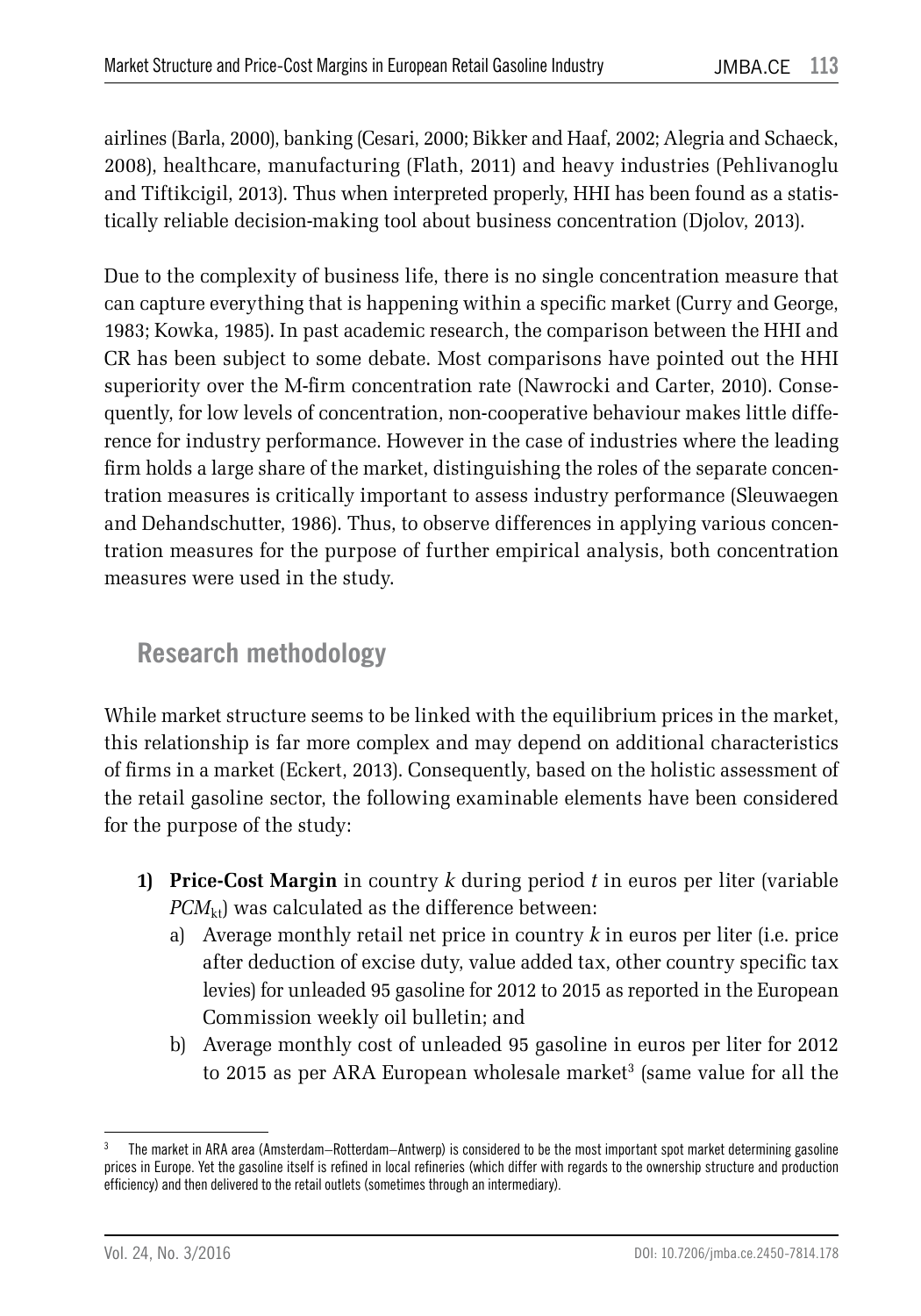countries analyzed as per formula:  $PCM (k, t) = Average$  pump price  $(k, t)$ – Average cost of product (t)).

Given that not all countries belonged to the Eurozone area, the PCM levels valid for different countries have been calculated assuming a fixed exchange rate between the local currency and the euro (valid as of the first week of 2012).

- **2) Market concentration<sup>4</sup> in country** *k* **in % (variables** *HHI4***<sub>k</sub>, and** *CR4***<sub>k</sub>,) was** expressed in HHI<sub>4</sub> and CR<sub>4</sub> concentration measures, calculated for surveyed countries on the basis of data available from online sources such as the Data Monitor reports (for different countries), CBRE MarketView reports and others. When calculating the concentration ratios, an assumption was made that from 2012 to 2015, the structure of the retail fuel market in individual countries remained unchanged, which was confirmed by market data. Where disposals and acquisitions were occurring, they were related in most cases to entire networks and therefore were not affecting the market concentration.
- **3) Gasoline station density<sup>5</sup>** in country  $k$  in  $km^2$  per gasoline station (variable *Density*<sub>k</sub>) was defined as the average geographical space in the country served by a single gasoline station as per data used for market concentration calculation.
- **4) Presence of networks operated by global corporations<sup>6</sup> in country** *k* **in %** (variables *BrandsCR*k*, BrandsHHI*k) was defined as the concentration (expressed both in HHI and CR) of gasoline stations operated under brands of global corporations (i.e. Shell, BP, Lukoil, Esso, Total, Texaco, Q8) as per data used for market concentration calculation.
- **5) Presence of vertically integrated companies<sup>7</sup> in country**  $k$  **in % (variables)** *IntegratedCR*k, *IntegratedHHI*k) was defined as the concentration (expressed both in HHI and CR) of gasoline stations operated by vertically integrated companies (i.e. companies which simultaneously own refinery and retail outlets

<sup>4</sup> HHI and CR concentration measures were applied as variables in empirical studies related to gasoline retailing by e.g. Coloma (2002), Hastings and Gilbert (2005), Clemenz and Gugler (2006), Sen and Townley (2010), Clemenz and Gugler (2006). They argue though that using market concentration in regression studies in the context of retail gasoline markets is subject to certain deficiencies. Namely, concentration may be driven by endogenous firm outputs/revenues (performance), which in turn affects back on the market structure. Yet in the case of the European retail gasoline industry, the number of gasoline stations per capita or square km is heterogeneous, which may be influenced by socio- -economical differences between different countries and in turn affects the equilibrium gasoline price level within a given country.

<sup>5</sup> Barron, Taylor and Umbeck (2004) found that after excluding the influence of individual characteristics of sellers, an increase in the density of the gasoline stations network results in lower average price level.

<sup>6</sup> Importance of market structure in the case of retail gasoline industry was already pointed out by Mason (1964), who noted that large oil companies are able to differentiate the product from smaller competitors and therefore sell it at a higher price.

 $7$  Vertical integration within the oil industry and its effect on retail gasoline prices has been a subject of several studies in the past. Blass and Carlton (2001) suggested that observed vertical integration and separation supports retail business efficiency. Slade (1996) and Taylor (2000) set their studies in the context of principal-agent theory and confirmed that the degree of vertical control influences retail price levels.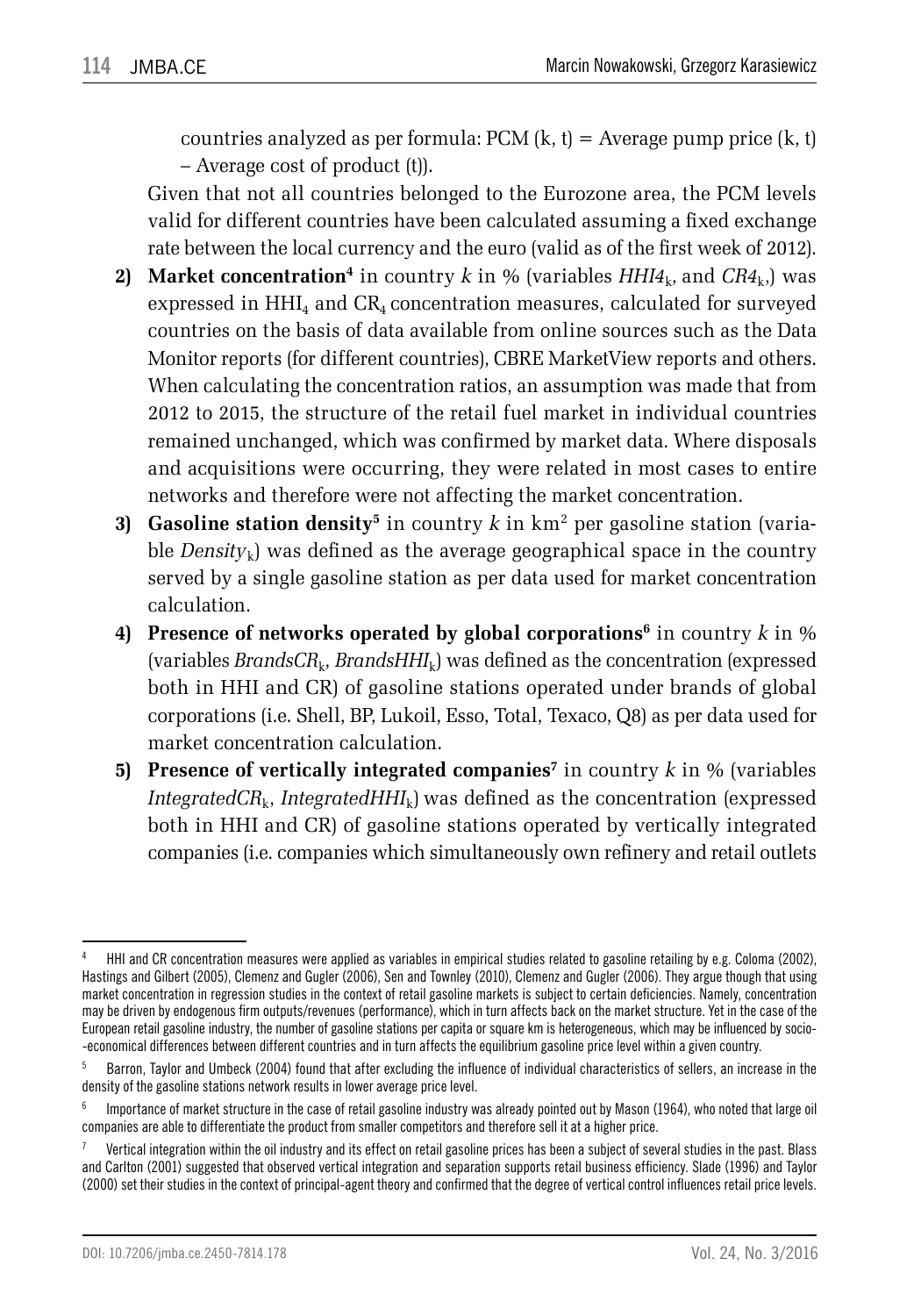in a given country) This may allow these companies to obtain profits from processing crude oil as per data used for market concentration calculation.

- **6) Presence of hypermarket gasoline stations** in country *k* in % (variable *Hypermarkets*<sup>1</sup>) was defined as the percentage of stations owned by hypermarkets in the country (due to where the sale of fuels is not a core business of hypermarkets). Instead, it is rather an auxiliary activity aimed on "attracting" new customers for the core business, similar to the loss leader concept, as per data used for market concentration calculation,
- **7) Fuel consumption** in country *k* in million liters per gasoline station during period *t* (variable *Consumption*<sub>kt</sub>) was defined as consumption of unleaded 95 gasoline per annum per gasoline station. Information on gasoline consumption for individual countries for 2012 to 2015 as reported in the European Commission weekly oil bulletin (available data was for 2012 to 2014), which were characterized by declining consumption. For 2015, an assumption was made that demand remained at the same level as in 2014. It was then divided by the number of gasoline stations in different countries as per data used for market concentration calculation.

For the study purposes, only those countries that have been member states of the European Union during the entire 2012 to 2015 study period were taken into account. Consequently, there were 27 countries, all EU member states, for which market share and average pump price data was successfully collected. The full list of countries, along with an explanation of the pump price data collection methodology applied by the respective authorities, is provided in the appendix. In the case of Malta, Luxembourg and Slovenia, the available weekly pump price level information was the maximum allowed pump prices reported by the state authorities, and therefore did not represent the actual competitive price levels in those countries.

As a result, data for 24 countries for 2012 to 2015 were collected (N=1,152). Since the data analyzed was cross-sectional data for 24 countries representing 48 consecutive months, it was analyzed as panel data.

For the purpose of the study, two additional assumptions were made:

1) Transportation and distribution costs were the same for each country<sup>8</sup>,

For the purpose of refining crude delivered to local refineries (differ with regards to the ownership structure and production efficiency) by different means of transport (e.g. pipelines vs. marine transport), and after the refining process, gasoline is delivered to the retail outlets (sometimes through an intermediary). Local refineries differ with regards to the ownership structure and production efficiency. Thus, applying the distance between the ARA markets and respective locations may be misleading.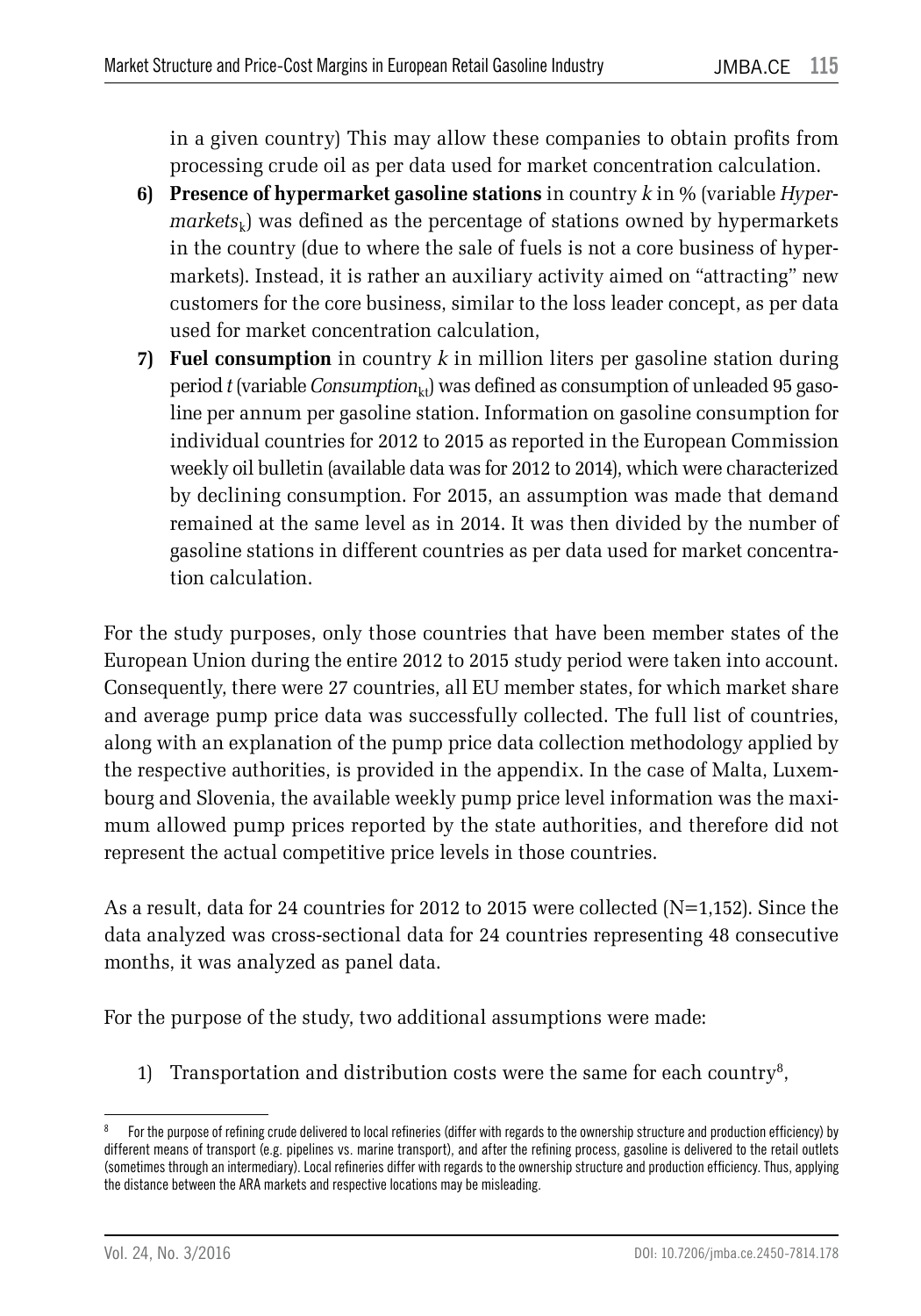2) All market players were given the same baseline supply conditions. Any benefits due to volume discounts or long term supply contracts were therefore excluded from the analysis.

Table 3 shows that the data is relatively heterogeneous with moderate SDs and coefficients of variation for most of the variables.

| Variable                                            | Mean  | Stand dev. | Min     | <b>Max</b> | No of obs. |
|-----------------------------------------------------|-------|------------|---------|------------|------------|
| $PCM_{kt}$ (in euro per liter)                      | 0.128 | 0.030      | 0.084   | 0.203      | 1152       |
| $HHI4_k$                                            | 0.116 | 0.050      | 0.023   | 0.229      | 1152       |
| $CR4_k$ (in %)                                      | 73.2% | 16.3%      | 37.7%   | 99.8%      | 1152       |
| Density <sub>k</sub> (station per km <sup>2</sup> ) | 0.030 | 0.025      | 0.005   | 0.103      | 1152       |
| <i>BrandsCR<sub>k</sub></i> (in $\%)$               | 27.2% | 14.3%      | 7.3%    | 61.0%      | 1152       |
| Integrated $CR_k$ (in %)                            | 29.7% | 21.9%      | $0.0\%$ | 82.0%      | 1152       |
| BrandsHHI <sub>k</sub>                              | 0.038 | 0.026      | 0.004   | 0.120      | 1152       |
| Integrated HHI <sub>k</sub>                         | 0.059 | 0.055      |         | 0.171      | 1152       |
| <i>Hypermarkets<sub>k</sub></i> (in $\%)$           | 3.9%  | 8.5%       | 1.0%    | 42.0%      | 1152       |
| <i>Consumption</i> <sub>kt</sub> (in mln liters)    | 0.846 | 0.407      | 0.289   | 1.909      | 1152       |

|  | Table 3. Summary statistics |  |
|--|-----------------------------|--|
|--|-----------------------------|--|

Source: prepared by the authors.

In the period covered in the analyses, a significant spread in HHI and CR can be observed. This means that within the analyzed group of 24 countries, there were both low-concentrated markets (where HHI<sub>4</sub> is below 0.100 and  $CR_4$  is below 0.500) and highly concentrated markets (where  $HHI<sub>4</sub>$  is above 0.180 and  $CR<sub>4</sub>$  is above 0.800), as per U. S. Department of Justice and Federal Trade Commission criteria. The average  $PCM<sub>kt</sub>$  indicates that during the analysis period, firms in the sector had positive price markups, while relatively low standard deviations show that the margin levels between the countries tended to be rather close. With regards to the presence of vertically integrated companies, it is possible to observe that in the case of some markets, there are no refineries present; therefore all sellers have to import the product from outside of the country.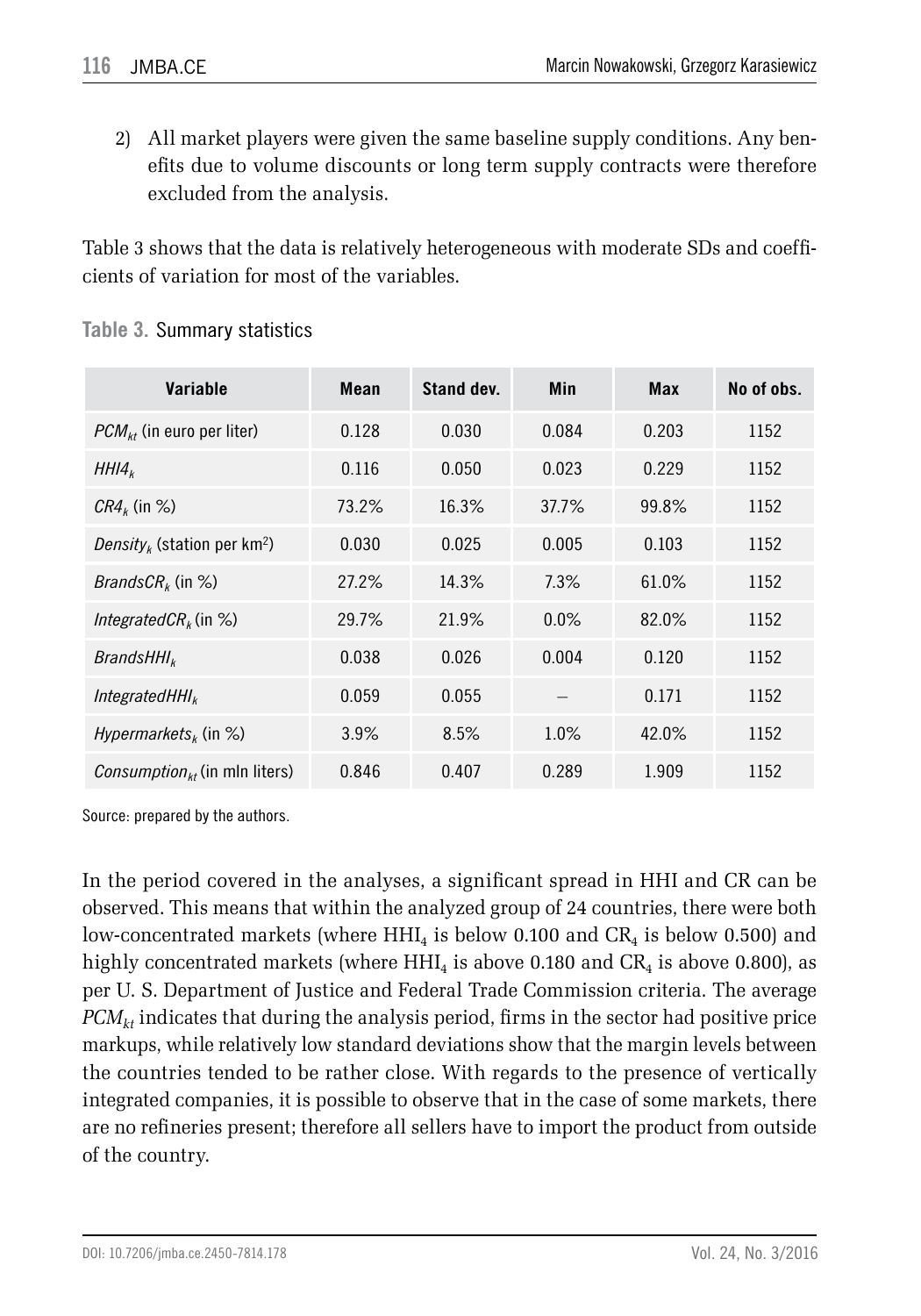This study tested the hypothesis that variations in market performance (defined as profitability expressed through fuel margin level) between different European Union retail gasoline markets are explained by differences in market structure and conduct of the sellers. With regards to the research objectives, the following detailed hypotheses were defined:

H1. Market performance understood as PCM level is positively related to market concentration level and presence of networks operated by global corporations.

H2. Market performance understood as PCM level is negatively related to the network density, presence of vertically integrated companies, presence of hypermarket gasoline stations and the level of fuel consumption.

H3. Market power derived from market concentration is influenced by the relative strength of top market players in relation to the rest of the market.

## **Results**

To verify hypotheses H1, H2 and H3, a regression analysis of the PCM against various combinations of market concentration, presence of branded gasoline stations, presence of vertically integrated operators, share of gasoline stations operated by hypermarkets and fuel consumption variables was performed. The data was analyzed in the form of a balanced panel. The regression was run both in settings excluding and including country fixed effects.9 To reflect the fixed effects, a least squares dummy variable model (LSDV) was used. The effects of independent variables on PCM are presented in Table 4.

The variables were found to have the following relations with the level of PCM:

- $\blacksquare$  Market concentration positive;
- $\blacksquare$  Station density positive;
- **Presence of networks operated by global corporations positive;**
- $\blacksquare$  Presence of vertically integrated companies negative;
- Presence of hypermarket gasoline stations negative;
- $\blacksquare$  Fuel consumption negative.

The influence of country/regional fixed effects on the gasoline price level was tested in some past works including Hastings and Gilbert (2005), Clemenz and Gugler (2006), Deltas (2008), Burke and Nishitateno (2013), Carranza, Clark and Houde (2015). However, Clemenz and Gugler (2006) argued that in the case of Austria, the changes in econometric model accuracy resulting from including fixed effects were marginal, and therefore in their final proposal, they do not account for them.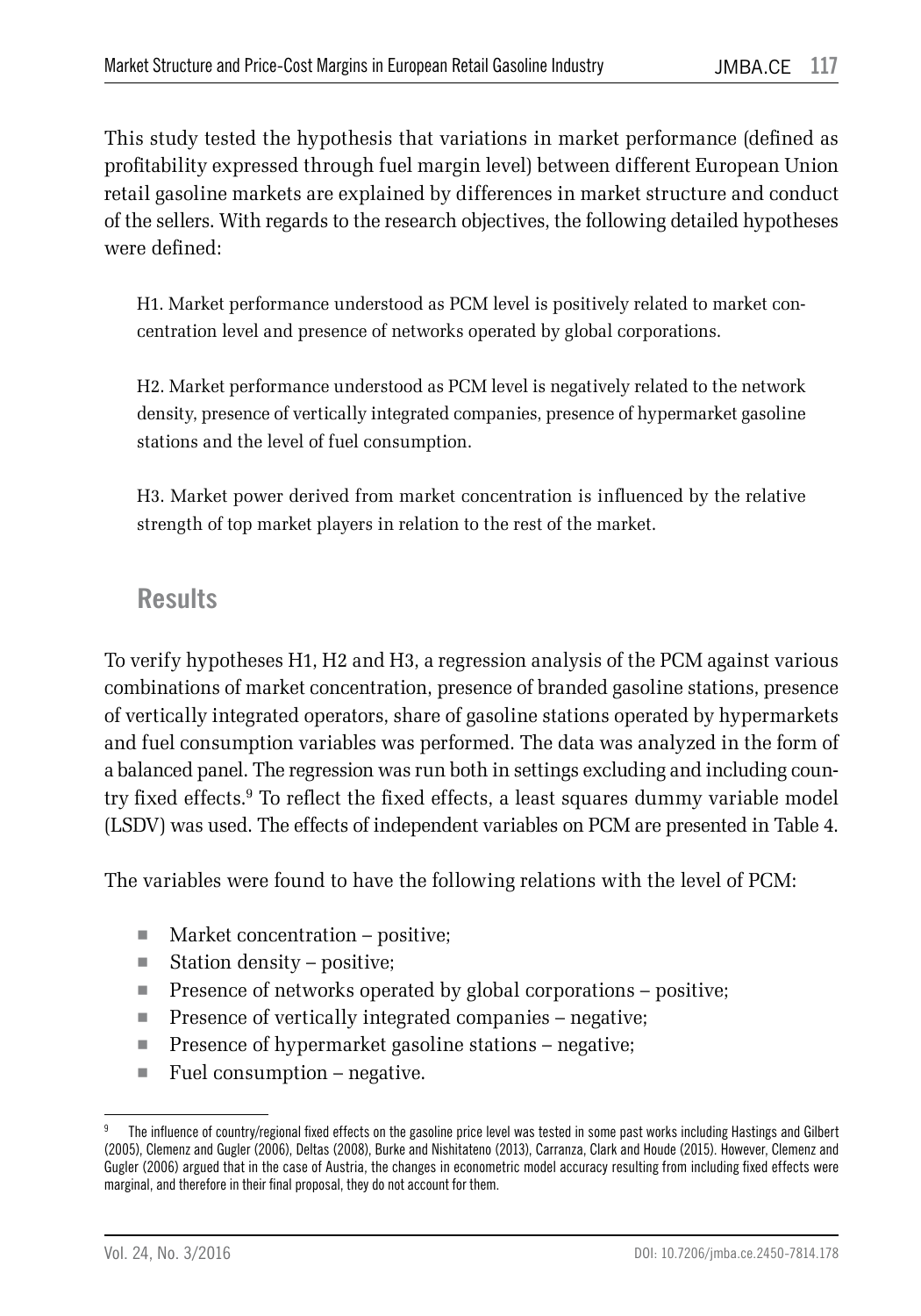#### **Table 4.** Results of regression analysis (LSDV)

|                                            | Dependent variable: PCMkt (in Euro per liter) |                                    |                        |                                      |  |
|--------------------------------------------|-----------------------------------------------|------------------------------------|------------------------|--------------------------------------|--|
| Independent variable                       | <b>HHI Model</b>                              | <b>HHI Model</b><br>+fixed effects | <b>CR Model</b>        | <b>CR Model</b><br>$+$ fixed effects |  |
| Intercept                                  | $0.108***$<br>(0.005)                         | $-0.054**$<br>(0.027)              | $0.056***$<br>(0.008)  | $-0.056*$<br>(0.030)                 |  |
| HHIAk                                      | $0.463***$<br>(0.034)                         | $1.409***$<br>(0.167)              |                        |                                      |  |
| $CR4k$ (in %)                              |                                               |                                    | $0.165***$<br>(0.012)  | $0.031***$<br>(0.030)                |  |
| Densityk<br>(station per km <sup>2</sup> ) | $0.381***$<br>(0.069)                         | $1.686***$<br>(0.207)              | $0.505***$<br>(0.101)  | $1.444***$<br>(0.282)                |  |
| <b>BrandsCRk</b><br>(in %)                 |                                               |                                    | $-0.005$<br>(0.017)    | $-0.078$<br>(0.070)                  |  |
| <b>IntegratedCRk</b><br>(in %)             |                                               |                                    | $-0.012***$<br>(0.007) | $-0.054$<br>(0.034)                  |  |
| <b>BrandsHHIk</b><br>(in %)                | $0.196**$<br>(0.077)                          | $-1.098***$<br>(0.332)             |                        |                                      |  |
| <b>IntegratedHHIk</b><br>(in %)            | $-0.167***$<br>(0.028)                        | $-0.424***$<br>(0.096)             |                        |                                      |  |
| Hypermarketsk<br>(in %)                    | $-0.113***$<br>(0.022)                        | $-0.377***$<br>(0.120)             | $-0.056***$<br>(0.019) | $-0.147**$<br>(0.072)                |  |
| Consumptionkt<br>(in mln liters)           | $-0.027***$<br>(0.003)                        | $0.053***$<br>(0.019)              | $-0.024***$<br>(0.003) | $-0.002$<br>(0.020)                  |  |
| R <sub>2</sub>                             | 0.335                                         | 0.419                              | 0.321                  | 0.419                                |  |
| <b>SE</b>                                  | 0.055                                         | 0.043                              | 0.055                  | 0.043                                |  |
| F-stat                                     | ***                                           | ***                                | $***$                  | $***$                                |  |

Notes: Values of SE are given within parentheses.

\*, \*\* and \*\*\* denote statistical significance (P-value) at the 5%, 1% and 0.1 % levels respectively.

Source: prepared by the authors.

The results suggest that industrial concentration has a statistically significant effect on the PCM for all model specifications considered. As expected, higher market concentration drives a higher PCM for the firms operating in the market. While the influence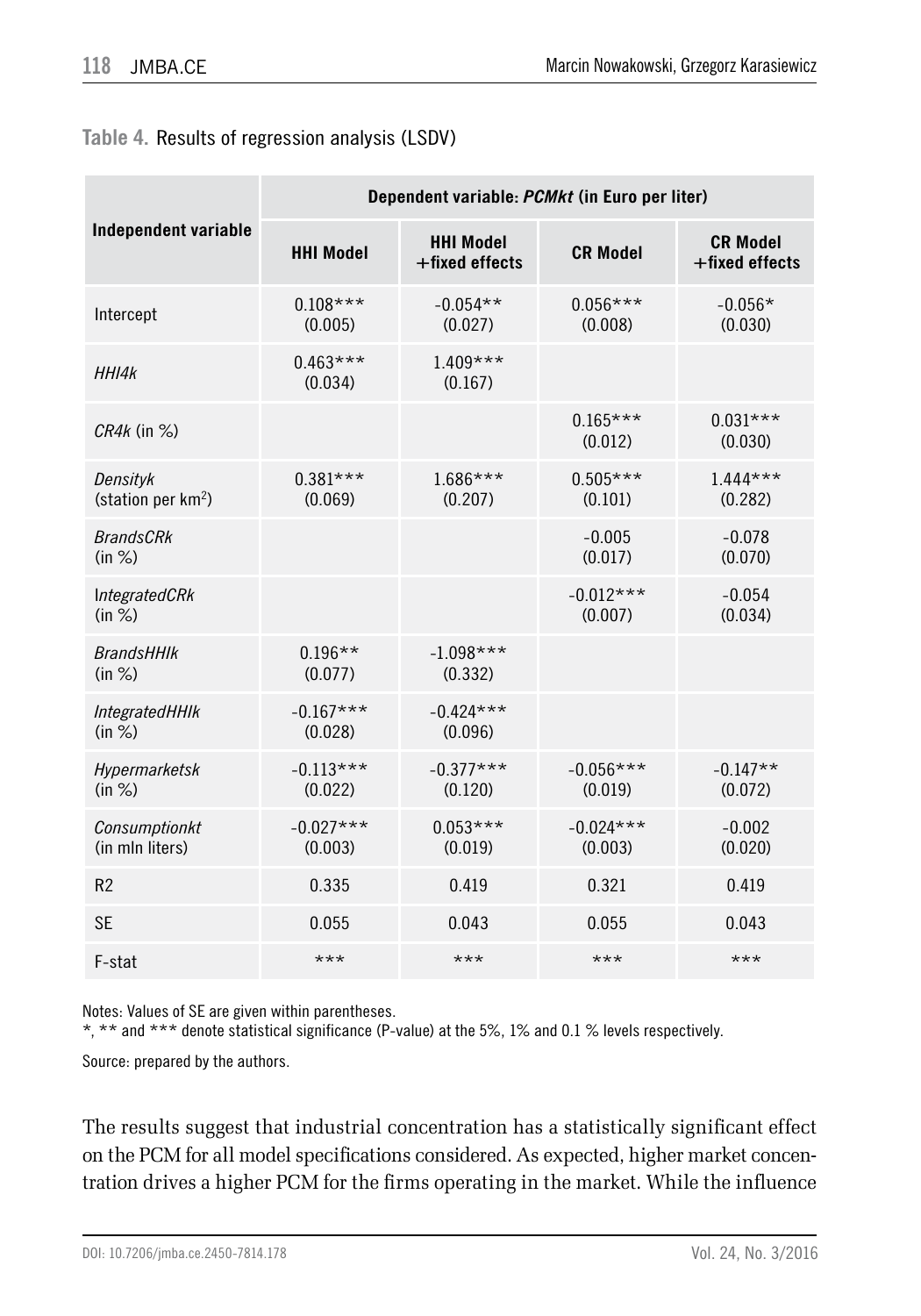of market concentration on PCM was confirmed, it is seen that when applying the HHI measure of concentration, other variables such as presence of branded stations and presence of vertically integrated players become statistically significant (which is not the case for the  $CR_m$  measure).

With regards to the presence of networks operated by global corporations, as expected, an increase in gasoline stations share operated by global corporations is associated with higher level of PCM (see HHI model). As already mentioned, this variable is statistically significant only when accompanied by the HHI concentration measure. Therefore, hypothesis H1 was confirmed. Interestingly, once the country fixed effects are included in the regression presence of branded gasoline stations, it leads to a lower PCM, which potentially could be explained by economics of scale and more competitive cost structures of branded players.

Contrary to expectations, an increase in gasoline station density resulted in higher average PCM (in all model specifications). While an increased density of gasoline stations could lead to a more competitive market and fierce price competition between different players, it may as well lead to higher unit profit level that has to compensate for a lower customer base. At the same time, the presence of vertically integrated operators led to a decrease in market PCM levels in every model setting. This may be due to the possibility to differentiated revenue streams by these operators that own refineries (through refinery related profits). Statistical significance of this variable depends on the HHI method used in the market concentration assessment.

The negative coefficient can be observed as statistically significant for all models specified in the case of presence of gasoline stations operated by hypermarkets. This confirms earlier studies that the number of hypermarket gasoline stations (i.e. low-cost model stations where fuel retailing is an auxiliary activity) leads to a decrease in margin levels in the country (Bruzikas and Soetevent, 2014). Similarly, an increase in consumption level leads to an economies of scale effect and lower total average cost per unit, thereby decreasing the unit margin need for the operators. However, this is not a case for the HHI model with country fixed effects, where the increase in consumption level is showing a positive influence on PCM level. Consequently, hypothesis H2 was only partially confirmed.

Interestingly, when the  $CR_4$  market concentration measure is applied, the statistical significance of the remaining variables is drastically decreased. This may be mostly because the least square method of HHI calculation assigns more market influence to the top companies in the industry, while the CR method does not reflect the distribution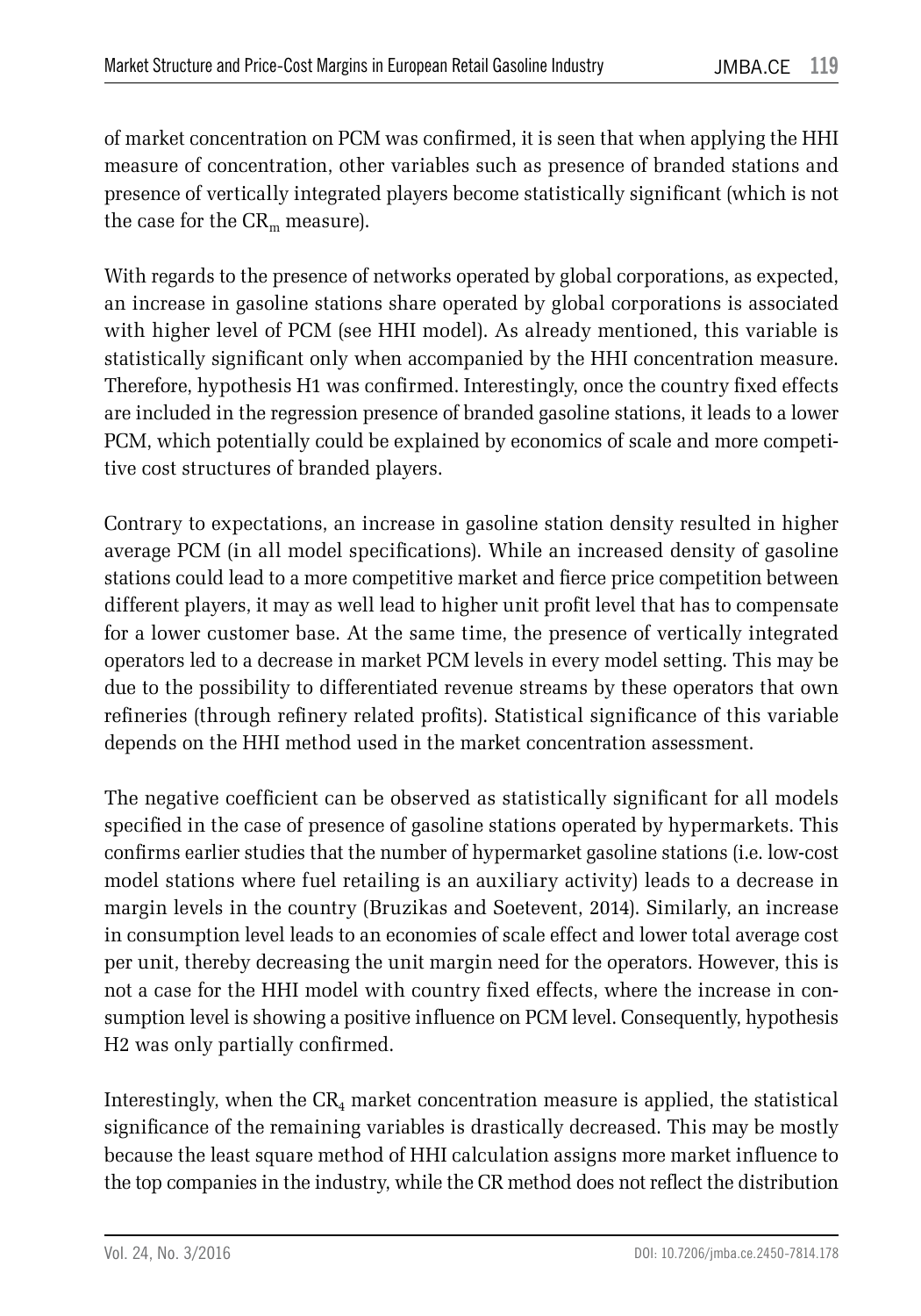of market share within the group. Thus, HHI measure seems to be more relevant for the retail gasoline market as it reflects the market power of top players in relation to the rest of the market. Therefore, this confirms hypothesis H3.

The HHI model with country fixed effects explained 41.9% of variances concerning the level of PCM across different countries  $(R^2 = 0.419)$ . Standard deviation of the residual component (S.E. of regression  $= 0.043$ ) means that the average deviation of theoretical PCM from the empirical PCM amounts to  $+/- 0.043$  euro per liter. It is caused by the influence of factors that were not taken into account in the model. In the abovementioned model, all parameters connected with independent variables are statistically significantly different from zero at the 0.1% or 1% levels. The total statistical significance of parameters in the model was confirmed by means of the Fischer test, for which the empirical significance level amounts to 0.000.

It should also be noted that there are certain limitations to the study, resulting from the nature of the research:

- $\blacksquare$  The study covers only unleaded 95 gasoline, which means that the observations may be different for diesel fuel. However, the choice of this product was the intention of the authors who wished to focus on the retail side of the market, while a significant share of diesel is sold through the B2B channel.
- The study does not account for the border traffic between certain countries, which may have some impact on the overall gasoline price level in the country.
- While market structure and the intensity of competition is claimed to influence the profitability of industries, the literature also points to the role of the heterogeneity of the seller's offer, with market structure being a result of the higher performance capacity of individual companies.

The heterogeneity of seller offers and customer perceived value (in the case of the retail gasoline industry) seem to offer a wide field for future empirical investigation that would lead to a further and better understanding of PCM level and related decisions in various industries.

# **Summary**

The study results confirm that firms in the EU retail gasoline sector benefit from the oligopolistic market structure. This supports the findings of prior studies discussed in this article, which found a positive influence of market concentration on the PCM.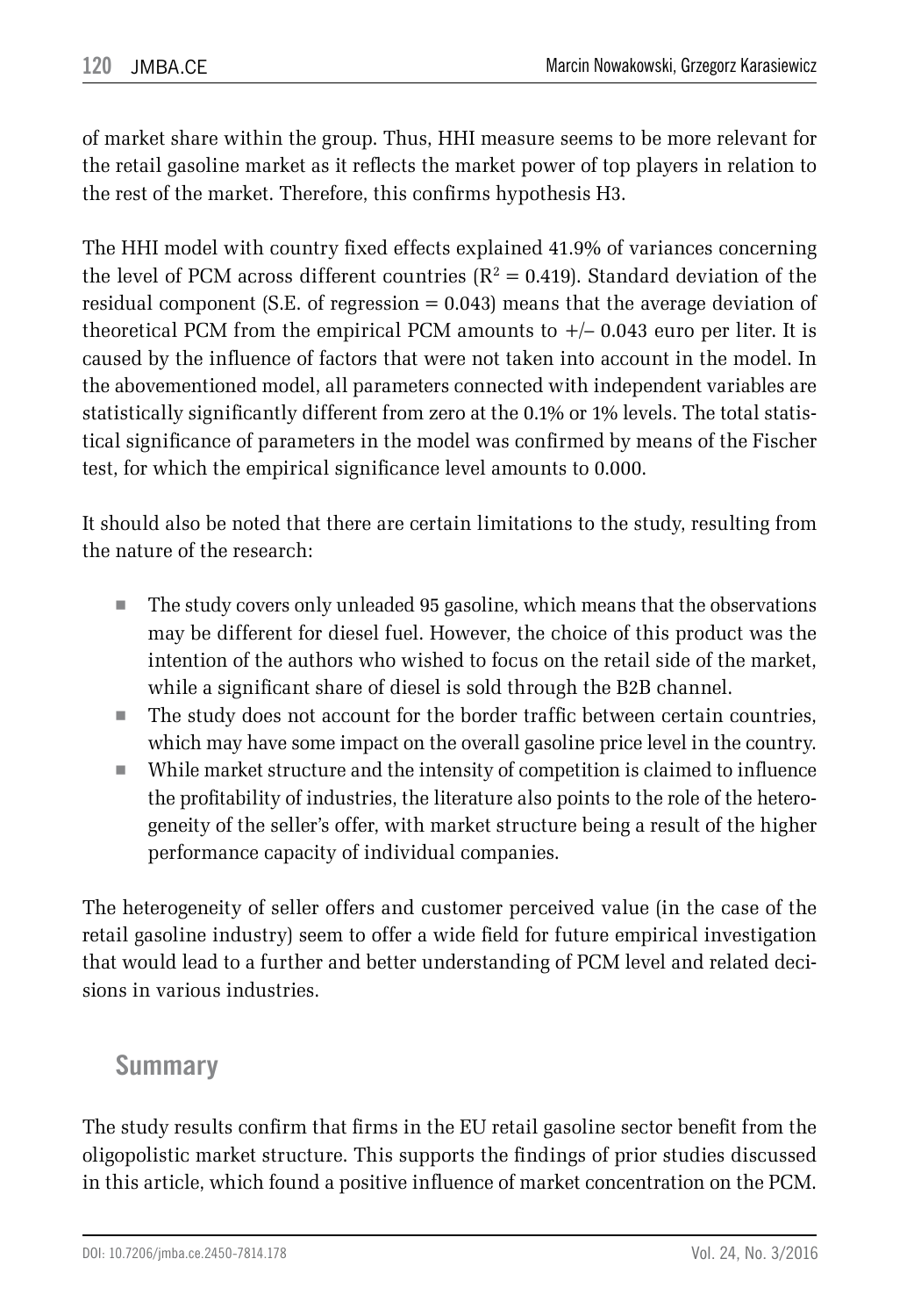At the same time, the study shows that the effect of market concentration and market power depend on the distribution of relative market share between the top market players, not just on their total market share. In addition, while market concentration is an important predictor of PCM level, other elements of market structure and conduct are equally important and simultaneously influence the market performance. While ensuring profitability and financial health of the entities operating in the market is a baseline for engaging in a business activity, the market concentration and its effect on the price to the customer should be carefully observed by the anti-trust agencies.

#### **References**

- Alegria, C. and Schaeck, K. (2008). On measuring concentration in banking systems. *Finance Research Letters*, *5*(1): 59–67, http://dx.doi.org/10.1016/j.frl.2007.12.001
- Anders, S.M. (2008). Imperfect competition in German food retailing: Evidence from state level data. *Atlantic Economic Journal*, *36*(4): 441–454, http://dx.doi.org/10.1007/s11293-008-9136-8
- Bagwell, K. and Wolinsky, A. (2002). Game theory and Industrial Organization. In: *Handbook of Game Theory with Economic Applications*: 1851–1895.
- Bain, J.S. (1951). Relation of profit rate to industry concentration: American manufacturing, 1936– 1940. *The Quarterly Journal of Economics*, *65*(3): 293–324, http://dx.doi.org/10.2307/1882217
- Bain, J.S. (1954). Economies of scale, concentration, and the condition of entry in twenty manufacturing industries. *The American Economic Review*, *44*(1): 15–39.
- Barla, P. (2000). Firm size inequality and market power. *International Journal of Industrial Organization*, *18*(5): 693–722, http://dx.doi.org/10.1016/S0167-7187(98)00042-3
- Bikker, J.A. and Haaf, K. (2002). Measures of Competition and Concentration in the Banking Industry: a Review of the Literature, *Economic and Financial Modelling*, *9*(2): 53–98.
- Blass, A.A. and Carlton, D.W. (2001). The Choice of Organizational Form in Gasoline Retailing and the Cost of Laws That Limit That Choice. *Journal of Law and Economics*, *44*(2): 511–524, http://dx.doi.org/10.1086/322815
- Bruzikas, T. and Soetevent, A*.* (2014)*.* Detailed data and changes in market structure: the move to unmanned gasoline service stations, *University of Groningen SOM Research Reports*, *14027-EEF*: 1–41, http://dx.doi.org/10.2139/ssrn.2496954
- Burke, P.J. and Nishitateno, S. (2013). Gasoline prices, gasoline consumption, and new-vehicle fuel economy: Evidence for a large sample of countries. *Energy Economics*, *36*: 363–370, http://dx.doi.org/10.1016/j.eneco.2012.09.008
- Calkins, S. (1983). The New Merger Guidelines and the Herfindahl-Hirschman Index, *California Law Review*, *71*(2): 402–429, http://dx.doi.org/10.2307/3480160
- Carlton, D.W. and Perloff, J.M. (2005). *Modern industrial organization. 4*. Boston: Pearson/Addison Wesley.
- Carranza, J.E., Clark, R. and Houde, J.F. (2015). Price controls and market structure: Evidence from gasoline retail markets. *The Journal of Industrial Economics*, *63*(1): 152–198, http://dx.doi.org/10.1111/joie.12071
- Cesari, R. (2000). A generalized measure of competition, *Applied Economics Letters*, *7*(7): 479–481, http://dx.doi.org/10.1080/135048500351221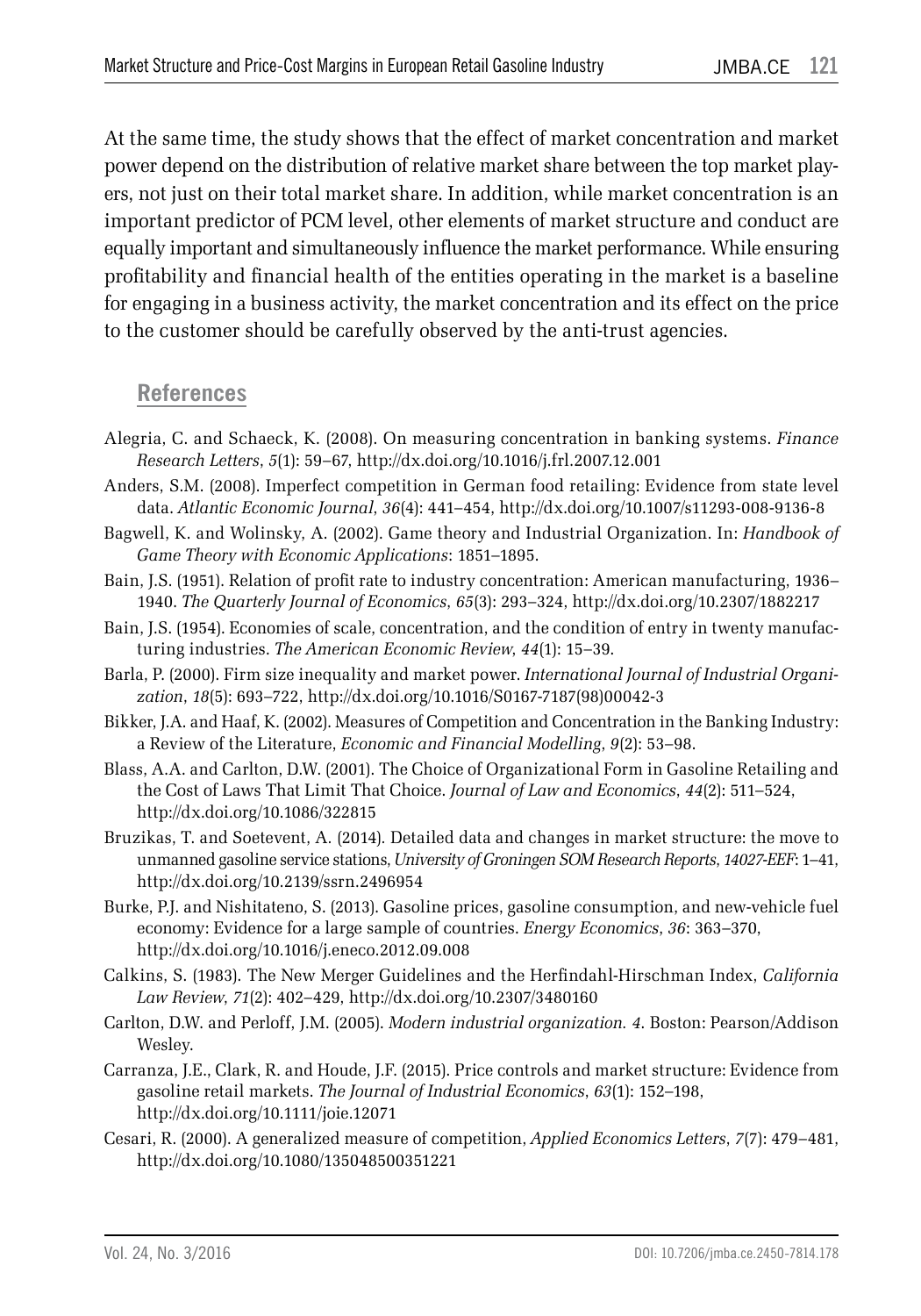- Clemenz, G. and Gugler, K. (2006). Locational choice and price competition: some empirical results for the Austrian retail gasoline market. *Empirical Economics*, *31*(2): 291–312, http://dx.doi.org/10.1007/s00181-005-0016-7
- Coloma, G. (2002). The effect of the Repsol-YPF merger on the Argentine gasoline market. *Review of Industrial Organization*, *21*(4): 399–418, http://dx.doi.org/10.1023/A:1021122815423
- Conyon, M. and Machin, S. (1991). Market structure and the empirical specification of profit margins. *Economics Letters*, *35*(2): 227–231, http://dx.doi.org/10.1016/0165-1765(91)90174-J
- Curry, B. and George, K.D. (1983). Industrial concentration: a survey. *Journal of Industrial Economics*, *31*: 203–256, http://dx.doi.org/10.2307/2097885
- Daskin, A.J. and Wolken, J.D. (1989). An empirical investigation of the critical Herfindahl index in banking. *Journal of Economics and Business*, *41*(2): 95–105, http://dx.doi.org/10.1016/0148-6195(89)90010-6
- Davies, B. and Downward, P. (1996). The Structure, Conduct, Performance paradigm as applied to the UK hotel industry. *Tourism Economics*, *2*(2), 151–158.
- De Guevara, J.F., Maudos, J. and Perez, F. (2005). Market power in European banking sectors. *Journal of Financial Services Research*, *27*(2): 109–137, http://dx.doi.org/10.1007/s10693-005-6665-z
- Deltas, G. (2008). Retail gasoline price dynamics and local market power. *The Journal of Industrial Economics*, *56*(3): 613–628, http://dx.doi.org/10.1111/j.1467-6451.2008.00350.x
- Dickson, V. (2005). Price-Cost Margins, prices and concentration in US manufacturing: A panel study. *Applied Economics Letters*, *12*(2): 79–83, http://dx.doi.org/10.1080/1350485042000307161
- Dietrich, A. and Wanzenried, G. (2011). Determinants of bank profitability before and during the crisis: Evidence from Switzerland. *Journal of International Financial Markets, Institutions and Money*, *21*(3): 307–327, http://dx.doi.org/10.1016/j.intfin.2010.11.002
- Djolov, G. (2013). The Herfindahl-Hirschman index as a decision guide to business concentration: A statistical exploration. *Journal of Economic and Social Measurement*, *38*(3): 201–227.
- Eckert, A. (2013). Empirical studies of gasoline retailing: A guide to the literature. *Journal of Economic Surveys*, *27*(1): 140–166, http://dx.doi.org/10.1111/j.1467-6419.2011.00698.x
- Evanoff, D.D. and Fortier, D.L. (1988). Reevaluation of the structure-conduct-performance paradigm in banking. *Journal of Financial Services Research*, *1*(3): 277–294, http://dx.doi.org/10.1007/BF00114854
- Evans, W.N. and Kessides, I. (1993). Structure, conduct, and performance in the deregulated airline industry. *Southern Economic Journal*, *59*(3): 450–467, http://dx.doi.org/10.2307/1060284
- Flath, D. (2011). Industrial concentration, Price-Cost Margins, and innovation, *Japan and the World Economy*, 23, 129–139, http://dx.doi.org/10.1016/j.japwor.2011.03.001
- Fu, W. (2003). Applying the structure-conduct-performance framework in the media industry analysis. *International journal on media management*, *5*(4): 275–284, http://dx.doi.org/10.1080/14241270309390043
- Go, G.L., Kamerschen, D.R. and Delome, C.D. (1999). Market structure and Price-Cost Margins in Philippine manufacturing industries. *Applied Economics*, *31*(7): 857–864, http://dx.doi.org/10.1080/000368499323814
- Green, E.J., Marshall, R.C. and Marx, L.M. (2014). Tacit collusion in oligopoly. *The Oxford Handbook of International Antitrust Economics*, *2*: 464–513.
- Hannan, T.H. (1991). Foundations of the structure-conduct-performance paradigm in banking. *Journal of Money, Credit and Banking*, *23*(1): 68–84, http://dx.doi.org/10.2307/1992764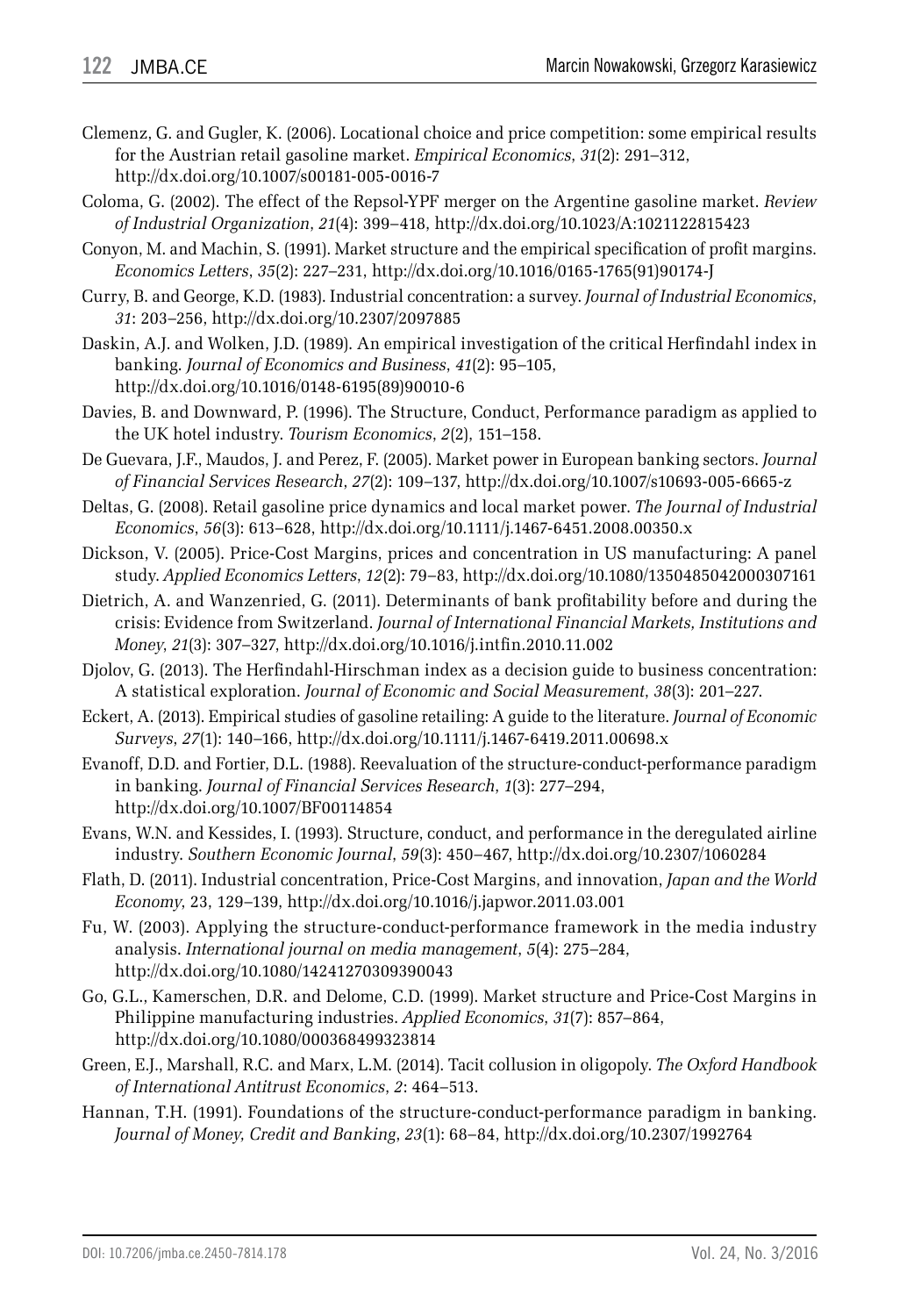- Hannan, T.H. (1997). Market share inequality, the number of competitors, and the HHI: An examination of bank pricing. *Review of Industrial Organization*, *12*(1): 23–35, http://dx.doi.org/10.1023/A:1007744119377
- Halbersma, R.S., Mikkers, M.C., Motchenkova, E. and Seinen, I. (2011). Market structure and hospital- -insurer bargaining in the Netherlands. *European Journal of Health Economics, 12*(6): 589–603, http://dx.doi.org/10.1007/s10198-010-0273-z.
- Hastings, J.S. and Gilbert, R.J. (2005). Market Power, Vertical Integration and the Wholesale Price of Gasoline. *The Journal of Industrial Economics*, *53*(4): 469–492, http://dx.doi.org/10.1111/j.1467-6451.2005.00266.x
- Hendricks, K. and McAfee, R.P. (2010). A theory of bilateral oligopoly. *Economic Inquiry*, *48*(2): 391–414, http://dx.doi.org/10.1111/j.1465-7295.2009.00241.x
- Hirschman, A.O. (1964). The paternity of an index. *The American Economic Review*, *54*(5): 761–762.
- Kowka Jr, J.E. (1985). The Herfindahl index in theory and practice. *Antitrust Bulletin*, *30*: 915–947.
- Leith, C. and Malley, J. (2007). A Sectoral Analysis of Price-Setting Behavior in US Manufacturing Industries. *The Review of Economics and Statistics*, *89*(2): 335–342, http://dx.doi.org/10.1162/rest.89.2.335
- MacDonald, J.M. (2000). Demand, information, and competition: Why do food prices fall at seasonal demand peaks? *Journal of Industrial Economics*, *48*(1): 27–45, http://dx.doi.org/10.1111/1467-6451.00111
- Marsh, J.M. and Brester, G.W. (2004). Wholesale-retail marketing margin behavior in the beef and pork industries. *Journal of Agricultural and Resource Economics*, *29*(1): 45–64.
- Matsumoto, A., Merlone, U. and Szidarovszky, F. (2012). Some notes on applying the Herfindahl-Hirschman index. *Applied Economics Letters*, *19*(2): 181–184, http://dx.doi.org/10.1080/13504851.2011.570705
- Naldi, M. and Flamini, M. (2014). *Interval estimation of the Herfindahl-Hirschman index under incomplete market information.* Paper presented at the Proceedings – UKSim-AMSS 16th International Conference on Computer Modelling and Simulation: 318-323, http://dx.doi.org/10.1109/uksim.2014.66
- Nauenberg, E., Basu, K. and Chand, H. (1997). Hirschman-Herfindahl index determination under incomplete information. *Applied Economics Letters*, *4*(10): 639–642, http://dx.doi.org/10.1080/758533291
- Nauenberg, E., Alkhamisi, M. and Andrijuk, Y. (2004). Simulation of a Hirschman-Herfindahl index without complete market share information. *Health Economics*, *13*(1): 87–94, http://dx.doi.org/10.1002/hec.814
- Nawrocki, D. and Carter, W. (2010). Industry competitiveness using Herfindahl and entropy concentration indices with firm market capitalization data, *Applied Economics*, *4*(2): 2855–2863, http://dx.doi.org/10.1080/00036840801964666
- Pehlivanoglu, F. and Tiftikcigil, B.Y. (2013). A Concentration Analysis in the Turkish Iron-Steel and Metal Industry. *International Journal of Economic Practices and Theories*, *3*(3): 152–167.
- Peltzman, S. (1977). The Gains and Losses from Industrial Concentration, *Journal of Law and Economics*, *20*(2): 229–263, http://dx.doi.org/10.1086/466902
- Perloff, J.M., Karp, L.S. and Golan, A. (2007). *Estimating Market Power and Strategies*. New York: Cambridge University Press, http://dx.doi.org/10.1017/cbo9780511753985
- Resende, M. (2007). Structure, conduct and performance: a simultaneous equations investigation for the Brazilian manufacturing industry. *Applied Economics*, *39*(7): 937–942, http://dx.doi.org/10.1080/00036840500461949